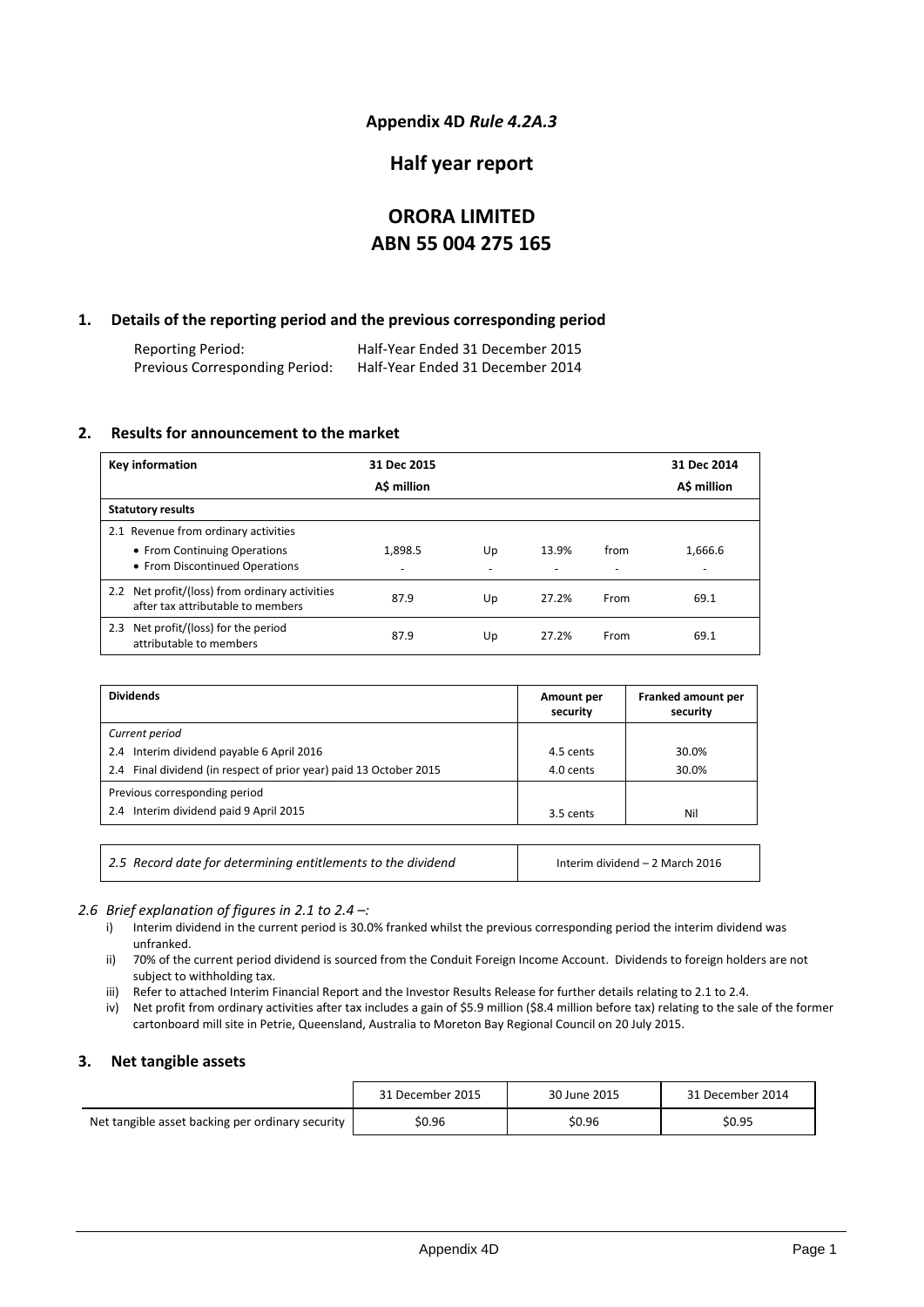### **4. Control gained or lost over entities during the period having a material effect**

Not applicable

#### **5. Details of individual dividends and payment dates**

Refer the attached Interim Financial Report, Note 5 Dividends.

#### **6. Details of dividend reinvestment plan**

The Dividend Reinvestment Plan (DRP) is in operation. No discount is available under the DRP in respect of the interim dividend. The issue price for the interim dividend will be calculated based on the arithmetic average of the weighted average market price for the ten ASX trading days from 8 to 21 March 2016, inclusive. The last date for receipt of election notices for the DRP is 3 March 2016. Shares allotted under the DRP rank equally with existing fully paid ordinary shares of Orora Limited.

#### **7. Details of associates and joint venture entities**

Not applicable

- **8. For foreign entities, which set of accounting standards is used in compiling the report** International Financial Reporting Standards
- **9. The Interim Financial Report is not subject to a review report that is subject to a modified opinion, emphasis of matter or other matter paragraph (a copy of the review report is included in the attached Interim Financial Report).**

............................................................

Ann Stubbings Company Secretary

Dated: 16 February 2016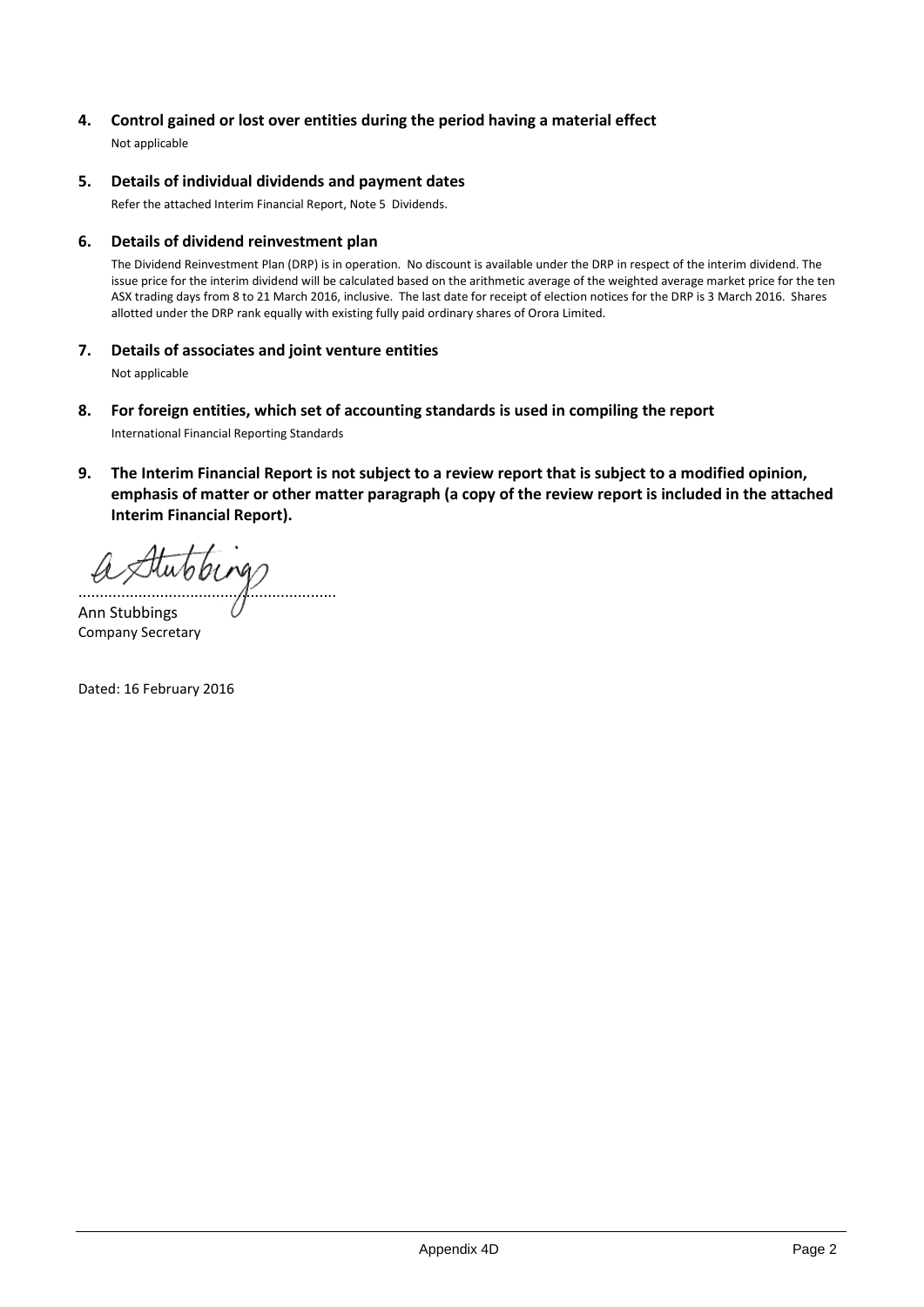# **ORORA LIMITED ABN: 55 004 275 165**

# **INTERIM FINANCIAL REPORT**

**31 DECEMBER 2015**

**16 February 2016**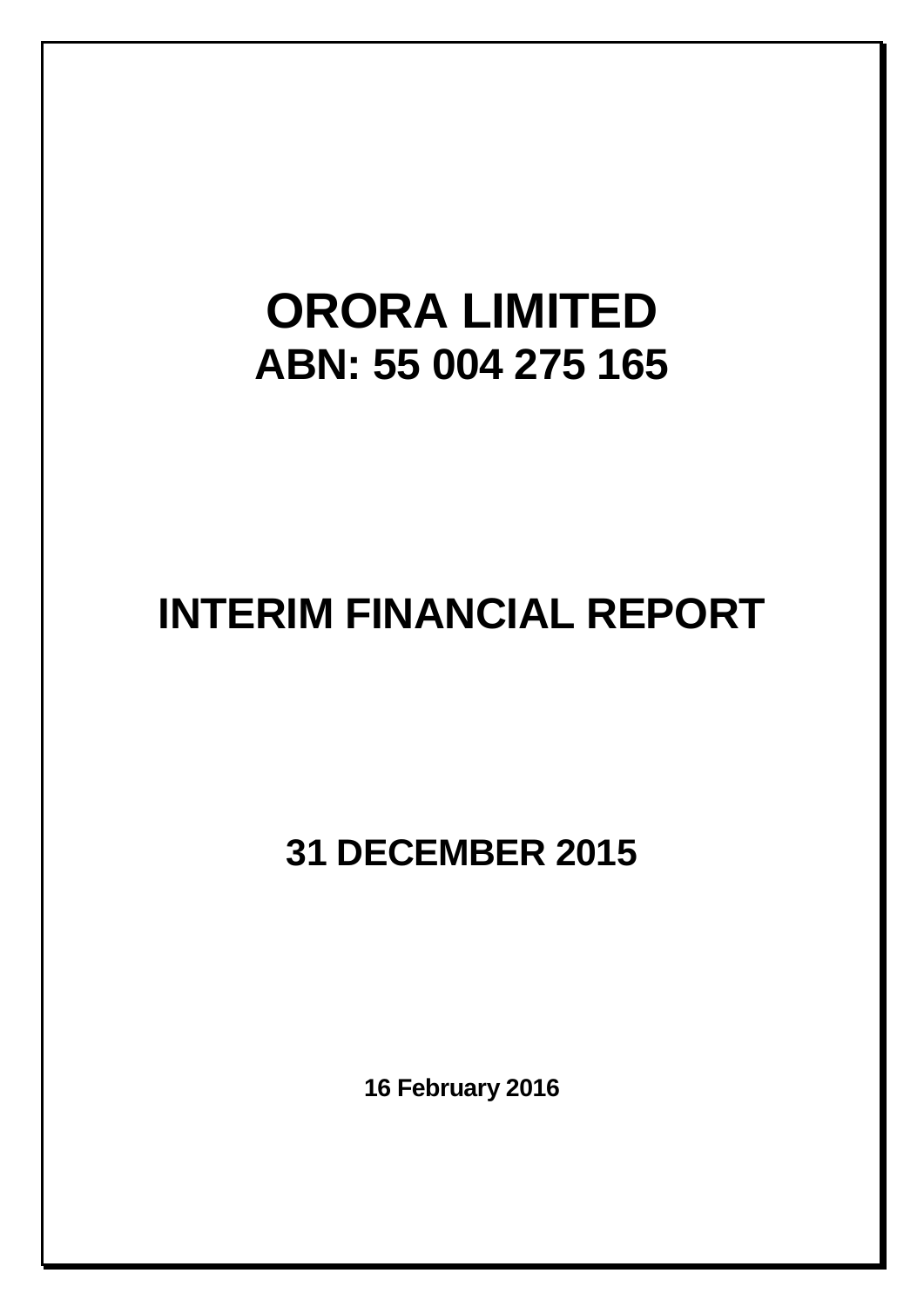# **Contents**

|    | Condensed Notes to the Consolidated Interim Financial Report |  |
|----|--------------------------------------------------------------|--|
| 1. |                                                              |  |
| 2. |                                                              |  |
| 3. |                                                              |  |
| 4. |                                                              |  |
| 5. |                                                              |  |
| 6. |                                                              |  |
| 7. |                                                              |  |
| 8. |                                                              |  |
| 9. |                                                              |  |
|    |                                                              |  |
|    |                                                              |  |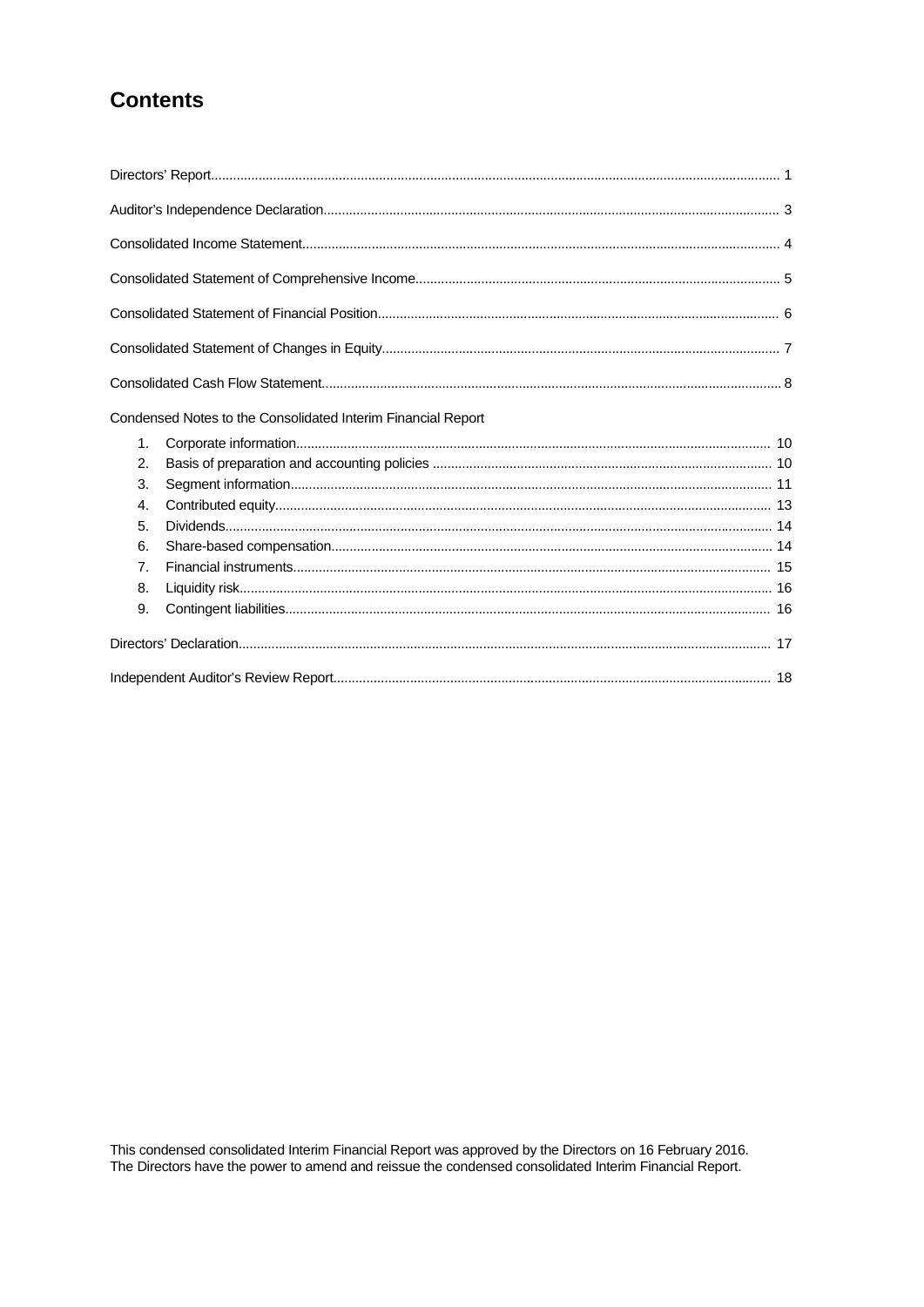# **Directors' Report**

The Directors present their report on the Group consisting of Orora Limited and the entities it controlled at the end of, or during, the half year ended 31 December 2015.

#### **Directors**

The following persons were Directors of Orora Limited during, or since the end of, the half year:

#### **Name**

**Non-executive** C I (Chris) Roberts - Chairman G J (John) Pizzey J L (Jeremy) Sutcliffe A P (Abi) Cleland S L (Samantha) Lewis

#### **Executive**

N D (Nigel) Garrard

#### **Review and Results of Operations**

The Groups consolidated statutory profit, after tax, for the half year ended 31 December 2015 was \$87.9 million, an increase of 27.2% compared with \$69.1 million in the comparative period, whilst the Group's earnings (profit from operations) increased from \$118.4 million to \$145.3 million. The profit from operations result of \$145.3 million includes \$8.4 million of profit on sale of land at the former cartonboard mill site in Petrie, Queensland.

Profit from operations from the Australasia business increased to \$105.5 million from \$101.0 million reflecting delivery of B9 Recycled Paper Mill cost reduction and innovation benefits and manufacturing efficiencies and operating cost control across the Beverage division. These benefits were offset by higher gas costs in the Glass business and higher depreciation charges following the rebuild of the G1 glass furnace.

Profit from operations from the North America business increased from \$33.6 million to \$46.0 million driven by increased sales and benefits from procurement and cost efficiency and earnings derived from the acquisition of the Jakait business on 1 September 2015. The North America results also include a foreign currency translational benefit of \$7.8 million, on the comparable period, from its US dollar denominated earnings.

#### *Business acquisition*

On 1 September 2015 the Group acquired the assets and business of Jakait, a supplier of packaging, logistics and label products to the greenhouse produce sector based in Ontario, Canada. The initial consideration was CAD16.5 million (\$17.7 million) with an additional returns based consideration, of up to CAD5.5 million (\$5.9 million), payable over the next five years and resulted in the recognition of \$15.7 million goodwill. The results of the Jakait operations are included in the North America business from the date of acquisition.

#### *Australian land sale*

On 20 July 2015 the Group reached an agreement to sell the former cartonboard mill site in Petrie, Queensland, Australia, to Moreton Bay Regional Council for total consideration of \$50.5 million. The Group received \$20.0 million on the exchange of contracts and the balance of the proceeds will be paid as decommissioning of the site progresses over the next two years. The profit before tax on the sale of \$8.4 million (profit after tax \$5.9 million) has been recognised in the period to 31 December 2015, and is included in the Other segment result.

Additional analysis of operations of the Group for the half year ended 31 December 2015 is contained in Orora Limited's Statement to the Australian Stock Exchange and Investor Results Release dated 16 February 2016.

#### **Dividend**

Since 31 December 2015 the Directors have determined an interim dividend on ordinary shares, expected to be paid on 6 April 2016 of approximately \$53.6 million. This represents a dividend of 4.5 cents per share 30.0% franked, of which 70% will be sourced from the Conduit Foreign Income Account. The financial effect of this dividend has not been brought into account in the consolidated interim financial statements for the half year ended 31 December 2015 and will be recognised in subsequent financial reports.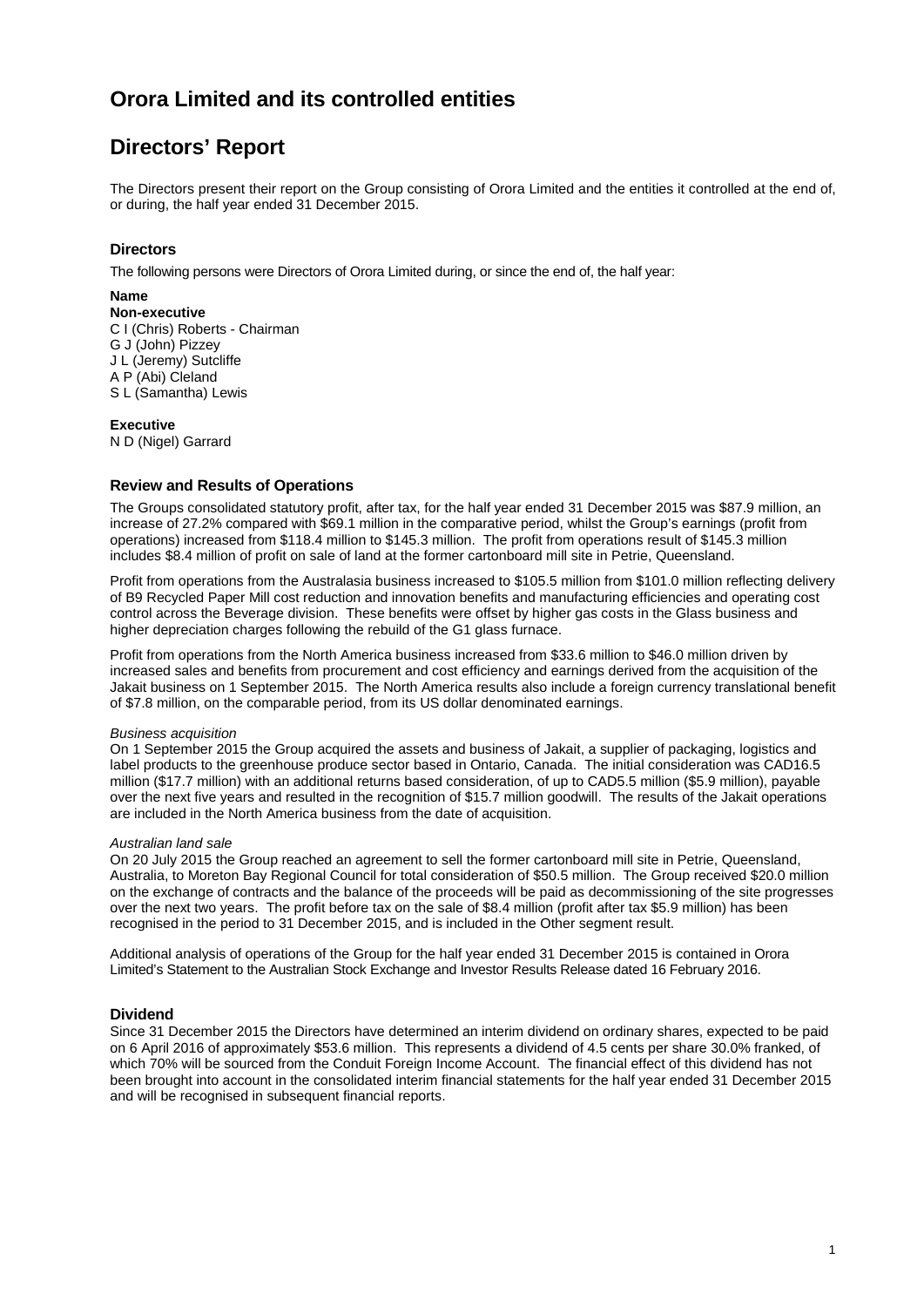# **Directors' Report (continued)**

#### **Auditor's Independence Declaration**

A copy of the auditor's independence declaration, as required under Section 307C of the *Corporations Act 2001,* is set out on page 3

#### **Rounding Off**

The Group is of a kind referred to in the Australian Securities and Investments Commission Class Order 98/0100 dated 10 July 1998 and in accordance with that Class Order, amounts in the interim financial report and Directors' report have been rounded off to the nearest \$100,000 or, where the amount is \$50,000 or less, zero, unless specifically otherwise stated.

Signed in accordance with a resolution of the Directors, dated at Melbourne, this 16<sup>th</sup> day of February 2016.

 $\overbrace{\phantom{aaaaa}}$ 

C I Roberts **Chairman**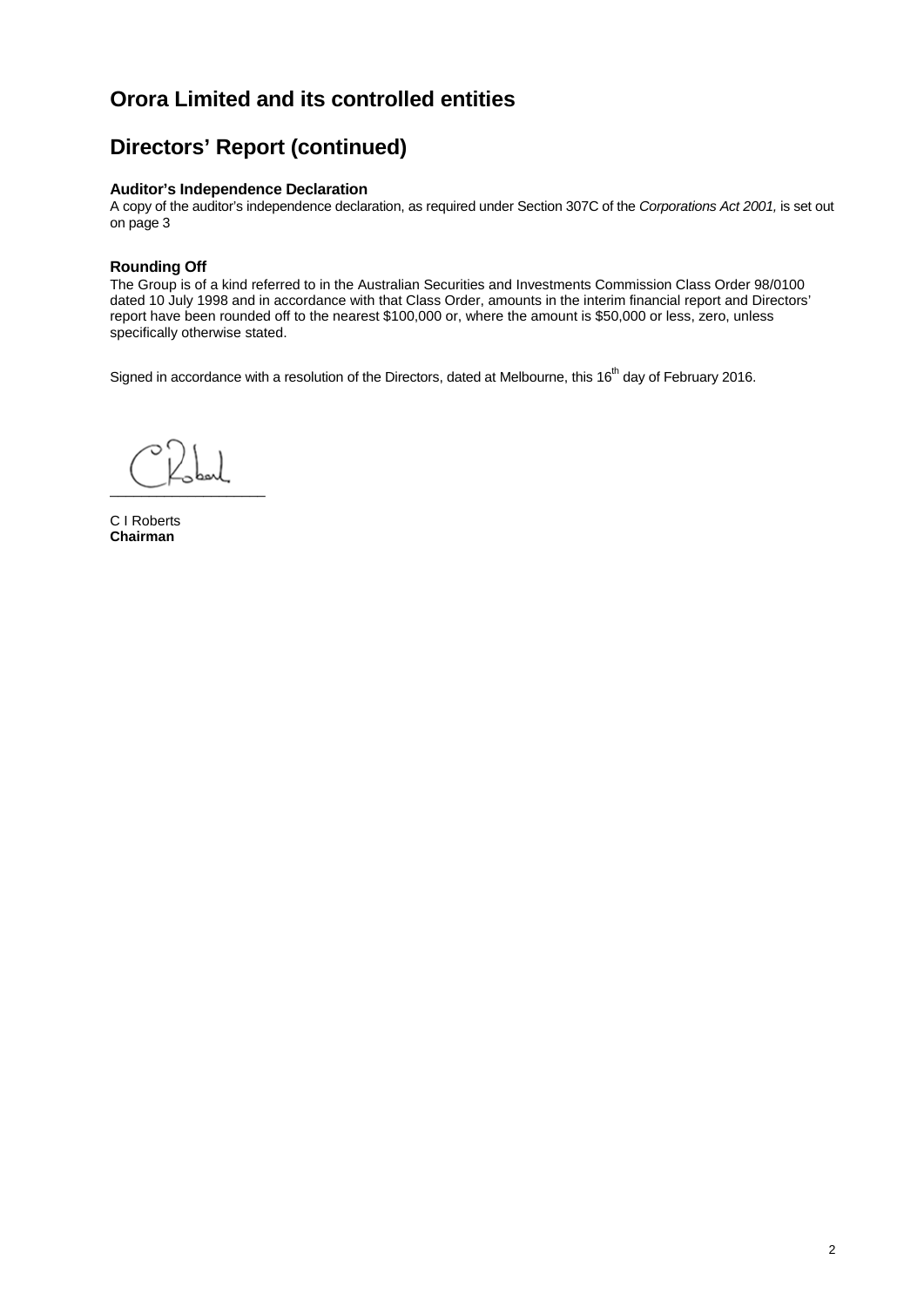

# **Auditor's Independence Declaration**

As lead auditor for the review of Orora Limited for the half-year ended 31 December 2015, I declare that to the best of my knowledge and belief, there have been:

- a) no contraventions of the auditor independence requirements of the *Corporations Act 2001* in relation to the review; and
- b) no contraventions of any applicable code of professional conduct in relation to the review.

This declaration is in respect of Orora Limited and the entities it controlled during the period.

Liga Hatker

Lisa Harker Melbourne Partner PricewaterhouseCoopers

16 February 2016

*PricewaterhouseCoopers, ABN 52 780 433 757 Freshwater Place, 2 Southbank Boulevard, SOUTHBANK VIC 3006, GPO Box 1331, MELBOURNE VIC 3001 T: 61 3 8603 1000, F: 61 3 8603 1999, www.pwc.com.au*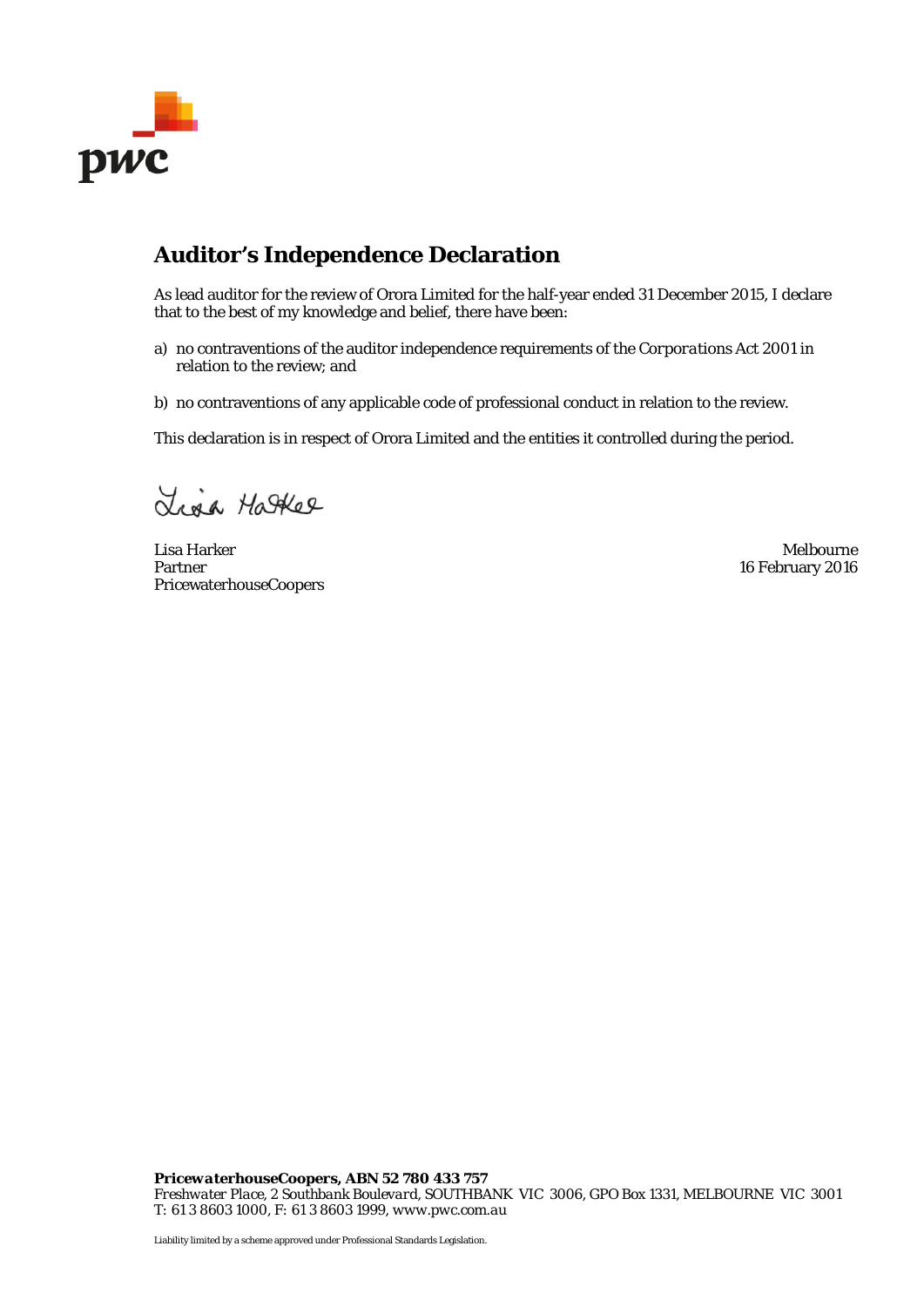### **Consolidated Income Statement For the six months ended 31 December 2015**

| \$ million                                                                    | <b>Note</b> | <b>Dec</b><br>2015    | Dec<br>2014          |
|-------------------------------------------------------------------------------|-------------|-----------------------|----------------------|
| Sales revenue<br>Cost of sales                                                | 3           | 1,898.5<br>(1, 546.3) | 1,666.6<br>(1,361.0) |
| <b>Gross profit</b>                                                           |             | 352.2                 | 305.6                |
| Other income<br>Sales and marketing expenses                                  | 3           | 18.9<br>(94.6)        | 8.8<br>(77.5)        |
| General and administration expenses                                           |             | (131.2)               | (118.5)              |
| <b>Profit from operations</b>                                                 | 3           | 145.3                 | 118.4                |
| Finance income<br>Finance expenses                                            | 3<br>3      | 0.2<br>(20.4)         | 0.2<br>(19.8)        |
| <b>Net finance costs</b>                                                      |             | (20.2)                | (19.6)               |
| Profit before related income tax expense                                      | 3           | 125.1                 | 98.8                 |
| Income tax expense                                                            |             | (37.2)                | (29.7)               |
| Profit for the financial period attributable to the owners of Orora Limited   |             | 87.9                  | 69.1                 |
| Profit per share attributable to the ordinary equity holders of Orora Limited |             | Cents                 | Cents                |
| Basic earnings per share<br>Diluted earnings per share                        |             | 7.3<br>7.2            | 5.7<br>5.7           |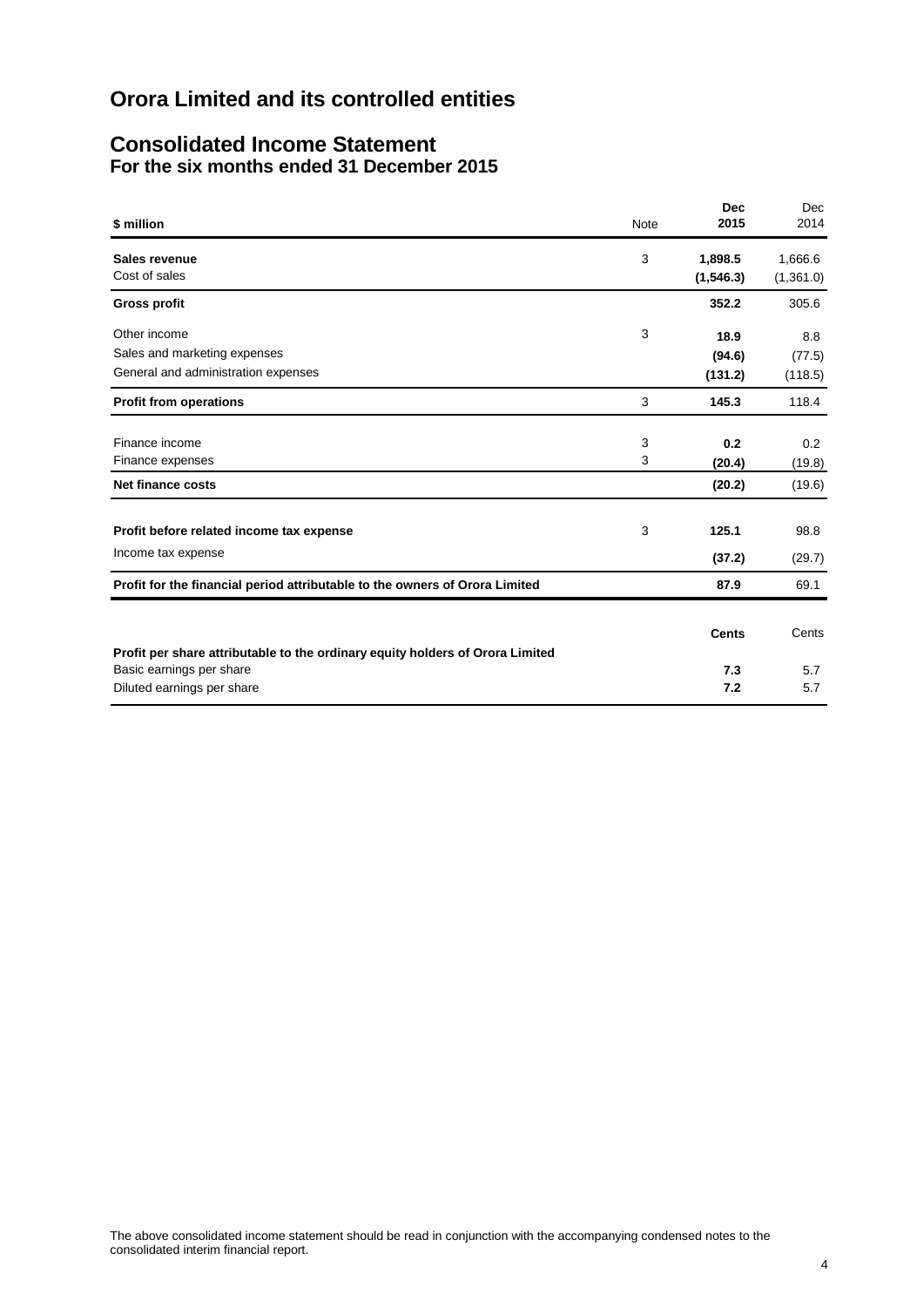### **Consolidated Statement of Comprehensive Income For the six months ended 31 December 2015**

| \$ million                                                                                                                                                                                               | <b>Dec</b><br>2015 | Dec<br>2014  |
|----------------------------------------------------------------------------------------------------------------------------------------------------------------------------------------------------------|--------------------|--------------|
|                                                                                                                                                                                                          |                    |              |
| Profit for the financial period                                                                                                                                                                          | 87.9               | 69.1         |
| Other comprehensive income/(loss)                                                                                                                                                                        |                    |              |
| Items that may be reclassified subsequently to profit or loss:<br>Available-for-sale financial assets                                                                                                    |                    |              |
| Net change in fair value of available-for-sale financial assets<br>Tax on available-for-sale financial assets                                                                                            |                    | 1.4<br>(1.3) |
| Cash flow hedges<br>Effective portion of changes in fair value of cash flow hedges<br>Tax on cash flow hedges                                                                                            | (6.9)<br>2.1       | (7.1)<br>2.1 |
| Foreign exchange translation<br>Exchange differences on translation of foreign operations<br>Net investment hedge of foreign operations<br>Tax on exchange differences on translating foreign operations | 6.0<br>6.2<br>0.4  | 18.8<br>4.8  |
| Items subsequently reclassified to profit or loss:<br>Cash flow hedges<br>Net change in fair value of cash flow hedge reclassified to profit or loss, net of tax                                         | (1.8)              |              |
| Other comprehensive income for the financial period, net of tax                                                                                                                                          | 6.0                | 18.7         |
| Total comprehensive income for the financial period attributable to the owners of Orora<br>Limited                                                                                                       | 93.9               | 87.8         |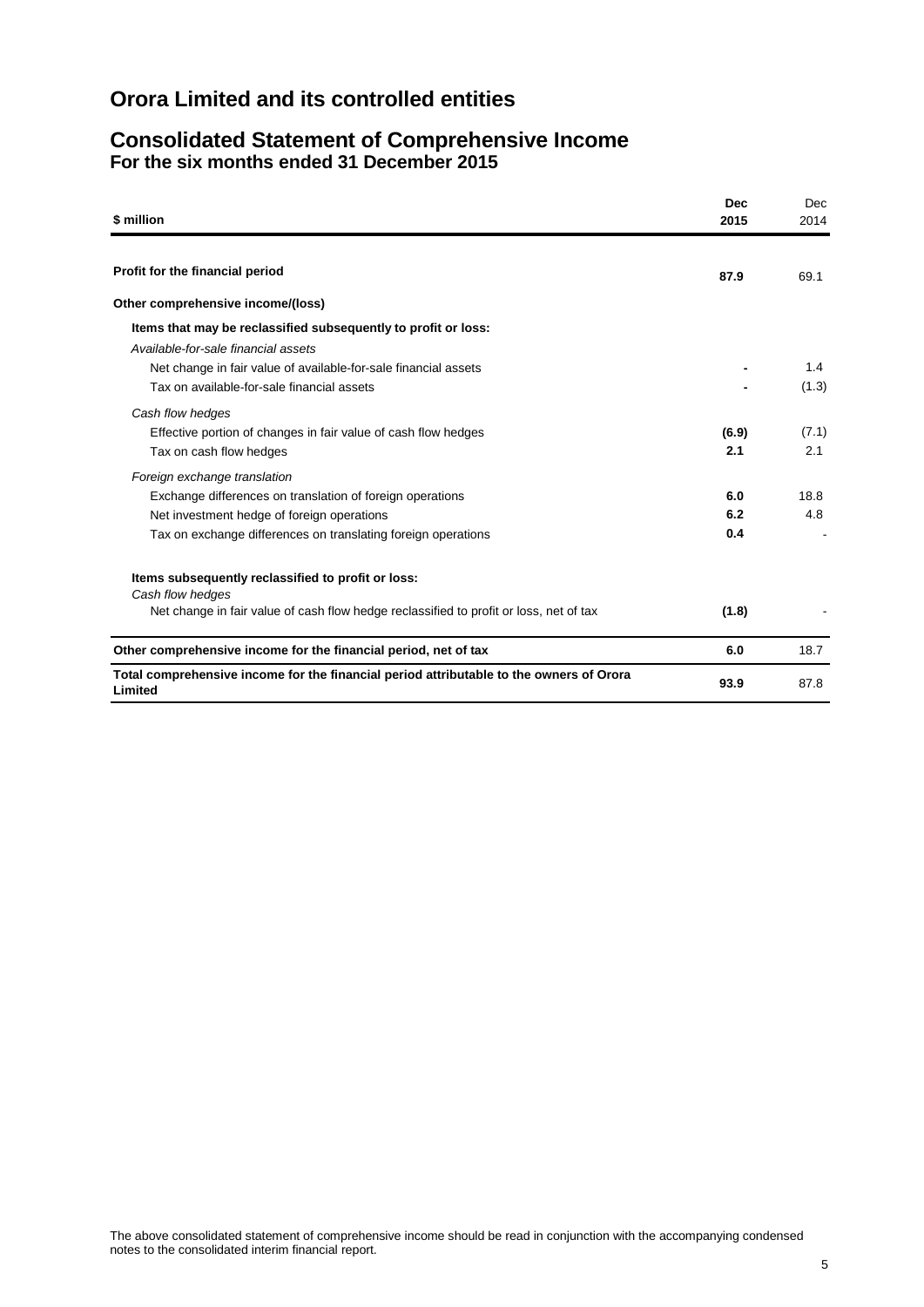### **Consolidated Statement of Financial Position As at 31 December 2015**

| \$ million                                         | <b>Dec</b><br>2015 | June<br>2015 |
|----------------------------------------------------|--------------------|--------------|
|                                                    |                    |              |
| <b>Current assets</b><br>Cash and cash equivalents | 32.2               | 67.3         |
| Trade and other receivables                        | 465.9              | 427.7        |
| Inventories                                        | 462.9              | 451.1        |
| Other financial assets                             | 2.1                | 7.5          |
| Other current assets                               | 47.1               | 44.8         |
| <b>Total current assets</b>                        | 1,010.2            | 998.4        |
| <b>Non-current assets</b>                          |                    |              |
| Other financial assets                             | 8.0                | 3.5          |
| Property, plant and equipment                      | 1,536.3            | 1,547.4      |
| Deferred tax assets                                |                    | 0.7          |
| Intangible assets                                  | 315.0              | 287.9        |
| Other non-current assets                           | 96.2               | 99.1         |
| <b>Total non-current assets</b>                    | 1,955.5            | 1,938.6      |
| <b>Total assets</b>                                | 2,965.7            | 2,937.0      |
| <b>Current liabilities</b>                         |                    |              |
| Trade and other payables                           | 637.5              | 636.0        |
| Other financial liabilities                        | 6.5                | 3.9          |
| <b>Current tax liabilities</b>                     | 14.5               | 2.7          |
| Provisions                                         | 122.2              | 110.3        |
| <b>Total current liabilities</b>                   | 780.7              | 752.9        |
| <b>Non-current liabilities</b>                     |                    |              |
| Other payables                                     | 24.2               | 19.7         |
| Interest-bearing liabilities                       | 625.3              | 674.2        |
| Other non-current financial liabilities            | 11.8               | 8.4          |
| Deferred tax liabilities                           | 17.8               | 14.2         |
| Provisions                                         | 32.8               | 25.6         |
| <b>Total non-current liabilities</b>               | 711.9              | 742.1        |
| <b>Total liabilities</b>                           | 1,492.6            | 1,495.0      |
| <b>NET ASSETS</b>                                  | 1,473.1            | 1,442.0      |
|                                                    |                    |              |
| <b>Equity</b>                                      |                    |              |
| Contributed equity                                 | 483.7              | 502.7        |
| Reserves                                           | 137.4              | 127.2        |
| Retained earnings                                  | 852.0              | 812.1        |
| <b>TOTAL EQUITY</b>                                | 1,473.1            | 1,442.0      |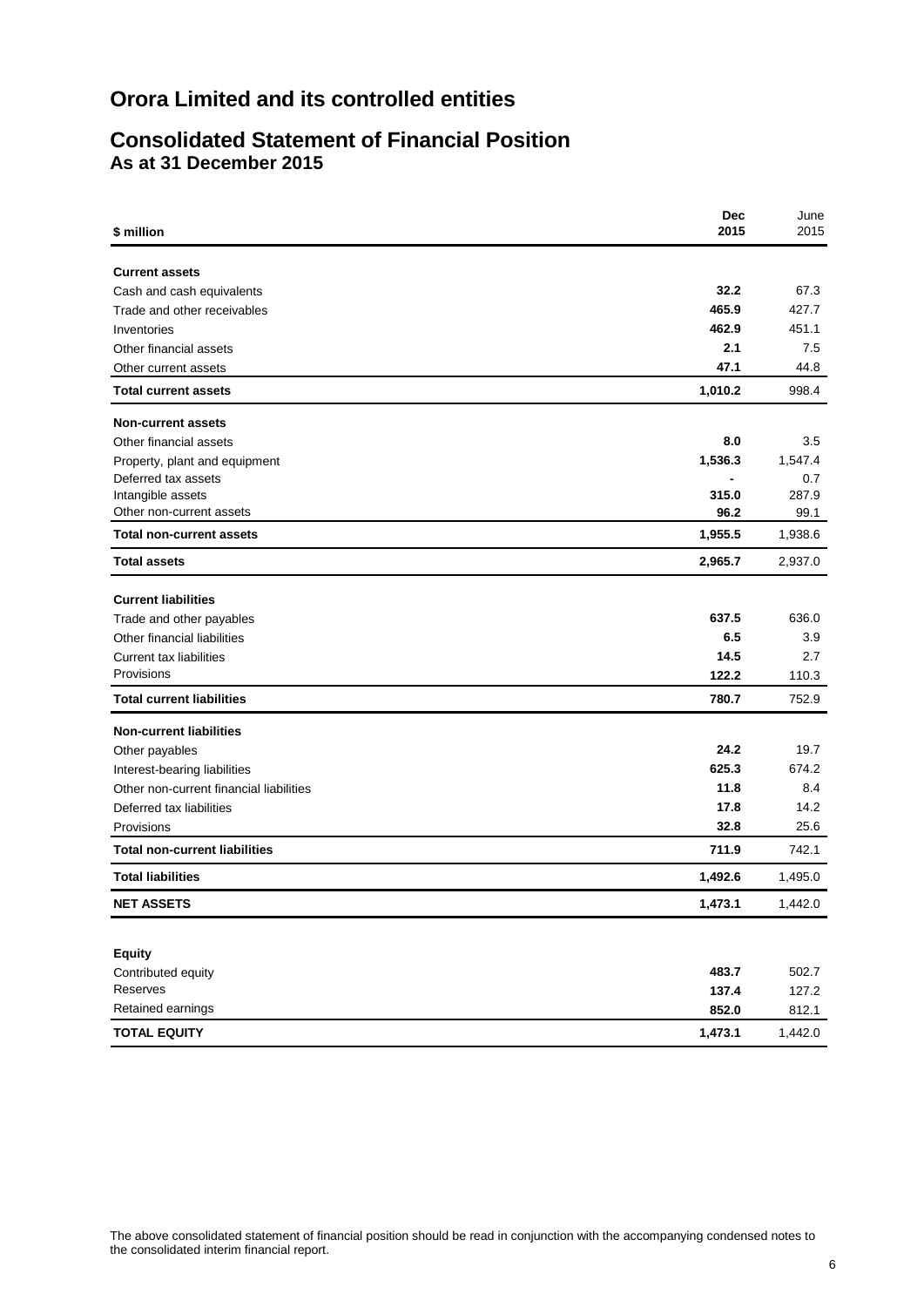### **Consolidated Statement of Changes in Equity For the six months ended 31 December 2015**

|                                                                     | <b>Attributable to owners of Orora Limited</b> |                 |                             |                     |  |  |  |
|---------------------------------------------------------------------|------------------------------------------------|-----------------|-----------------------------|---------------------|--|--|--|
| \$ million                                                          | <b>Contributed</b><br>equity                   | <b>Reserves</b> | <b>Retained</b><br>earnings | <b>Total equity</b> |  |  |  |
| Balance at 1 July 2015                                              | 502.7                                          | 127.2           | 812.1                       | 1,442.0             |  |  |  |
| Profit for the financial period<br>Total other comprehensive income |                                                | 6.0             | 87.9                        | 87.9<br>6.0         |  |  |  |
| Total comprehensive income for the financial period                 |                                                | 6.0             | 87.9                        | 93.9                |  |  |  |
| Transactions with owners in their capacity as owners:               |                                                |                 |                             |                     |  |  |  |
| Purchase of treasury shares                                         | (19.4)                                         |                 |                             | (19.4)              |  |  |  |
| Dividends paid                                                      |                                                |                 | (48.0)                      | (48.0)              |  |  |  |
| Settlement of options and performance rights                        | 0.4                                            | (0.4)           |                             |                     |  |  |  |
| Share-based payment expense                                         |                                                | 4.6             |                             | 4.6                 |  |  |  |
| Balance at 31 December 2015                                         | 483.7                                          | 137.4           | 852.0                       | 1,473.1             |  |  |  |
|                                                                     |                                                |                 |                             |                     |  |  |  |
| Balance at 1 July 2014                                              | 513.4                                          | 109.2           | 759.1                       | 1,381.7             |  |  |  |
| Profit for the financial period                                     | $\blacksquare$                                 |                 | 69.1                        | 69.1                |  |  |  |
| Total other comprehensive income                                    |                                                | 18.7            |                             | 18.7                |  |  |  |
| Total comprehensive income for the financial period                 |                                                | 18.7            | 69.1                        | 87.8                |  |  |  |
| Transactions with owners in their capacity as owners:               |                                                |                 |                             |                     |  |  |  |
| Purchase of treasury shares                                         | (8.1)                                          |                 |                             | (8.1)               |  |  |  |
| Dividends paid                                                      |                                                |                 | (36.2)                      | (36.2)              |  |  |  |
| Share-based payments expense                                        |                                                | 3.3             |                             | 3.3                 |  |  |  |
| Balance at 31 December 2014                                         | 505.3                                          | 131.2           | 792.0                       | 1,428.5             |  |  |  |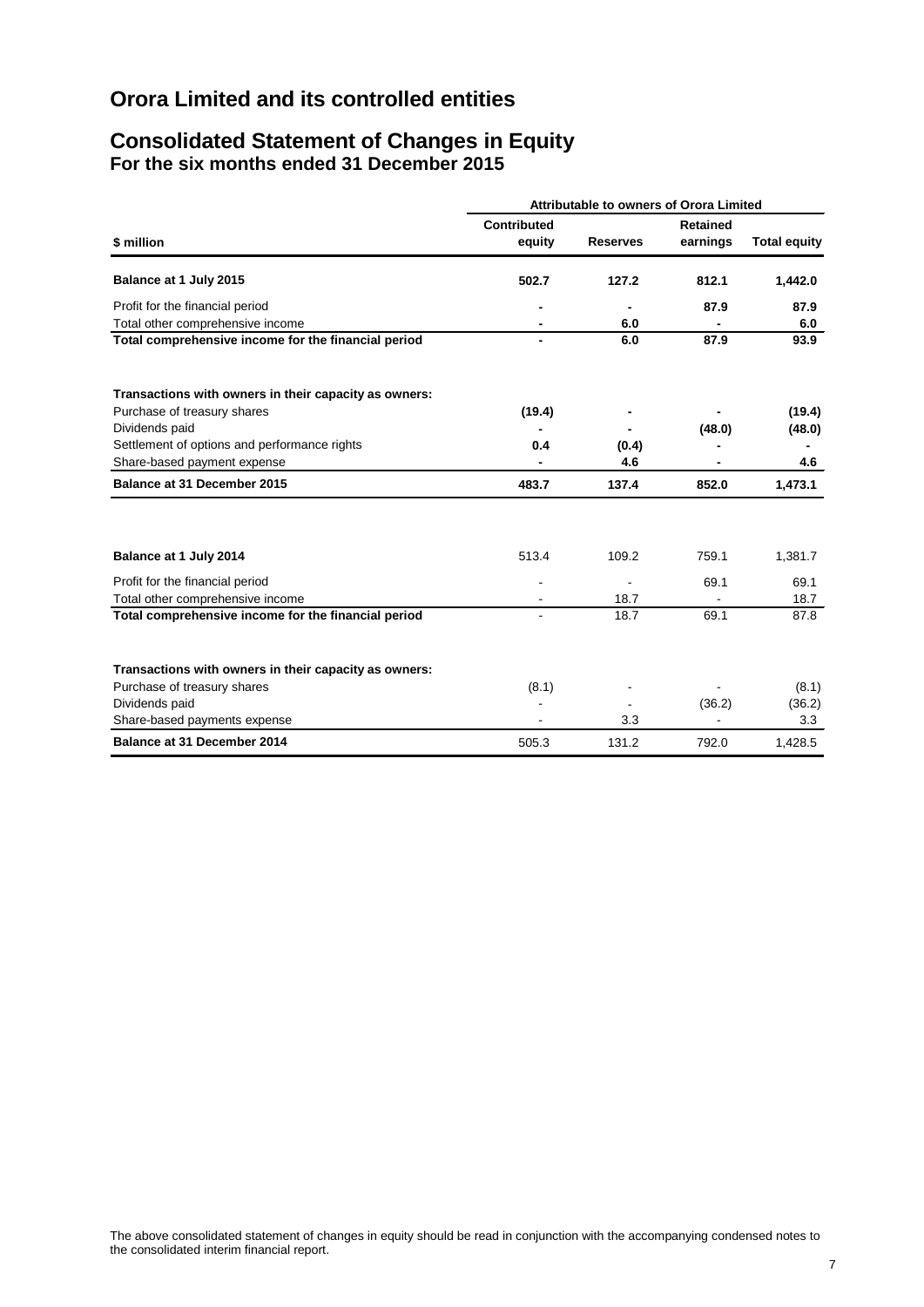### **Consolidated Cash Flow Statement For the six months ended 31 December 2015**

|                                                                                                                    | Dec          | Dec          |
|--------------------------------------------------------------------------------------------------------------------|--------------|--------------|
| \$ million                                                                                                         | 2015         | 2014         |
|                                                                                                                    |              |              |
| Cash flows from operating activities                                                                               |              |              |
| Profit for the financial period                                                                                    | 87.9         | 69.1         |
| Depreciation                                                                                                       | 49.4         | 45.6         |
| Amortisation of intangible assets                                                                                  | 3.0          | 2.7          |
| Net impairment losses on property, plant and equipment, intangibles, receivables and inventory                     | 0.3          | 0.4          |
| Net finance costs                                                                                                  | 20.2         | 19.6         |
| Net gain on disposal of non-current assets                                                                         | (8.4)        | (1.1)        |
| Fair value loss/(gain) on financial assets at fair value through income statement<br>Dividends from other entities | 0.7<br>(0.1) | (0.3)        |
| Share-based payment expense                                                                                        | 4.6          | (0.3)<br>3.3 |
| Other sundry items                                                                                                 | 7.3          | 11.6         |
| Income tax expense                                                                                                 | 37.2         | 29.7         |
| Operating cash flows before changes in working capital and provisions                                              | 202.1        | 180.3        |
| - Increase in prepayments and other operating assets                                                               | (8.4)        | (18.5)       |
| - Increase/(Decrease) in provisions                                                                                | 1.1          | (10.9)       |
| - Increase in trade and other receivables                                                                          | (9.8)        | (9.8)        |
| - Increase in inventories                                                                                          | (3.5)        | (61.6)       |
| - (Decrease)/Increase in trade and other payables                                                                  | (22.7)       | 66.2         |
|                                                                                                                    | 158.8        | 145.7        |
| Dividends received                                                                                                 | 0.1          | 0.3          |
| Interest received                                                                                                  | 0.2          | 0.1          |
| Borrowing costs                                                                                                    | (14.4)       | (18.0)       |
| Income tax paid                                                                                                    | (18.6)       | (20.8)       |
| Net cash flows from operating activities                                                                           | 126.1        | 107.3        |
|                                                                                                                    |              |              |
| Cash flows from investing activities                                                                               |              |              |
| Granting of loans to associated companies and other persons                                                        | (0.5)        | (0.6)        |
| Payments for acquisition of controlled entities and businesses, net of cash acquired                               | (16.7)       | (10.0)       |
| Payments for property, plant and equipment and intangible assets                                                   | (36.0)       | (46.0)       |
| Proceeds on disposal of property, plant and equipment                                                              | 20.3         | 7.5          |
| Net cash flows from investing activities                                                                           | (32.9)       | (49.1)       |
|                                                                                                                    |              |              |
| Cash flows from financing activities                                                                               |              |              |
| Payments for treasury shares                                                                                       | (19.4)       | (8.1)        |
| Proceeds from borrowings                                                                                           | 1,290.5      | 961.1        |
| Repayment of borrowings                                                                                            | (1, 352.7)   | (990.0)      |
| Dividends and other equity distributions paid                                                                      | (48.0)       | (36.2)       |
| Net cash flows from financing activities                                                                           | (129.6)      | (73.2)       |
|                                                                                                                    |              |              |
| Net decrease in cash held                                                                                          | (36.4)       | (15.0)       |
| Cash and cash equivalents at the beginning of the financial period                                                 | 67.3         | 30.5         |
| Effects of exchange rate changes on cash and cash equivalents                                                      | 1.3          | $2.5\,$      |
| Cash and cash equivalents at the end of the financial period                                                       | 32.2         | 18.0         |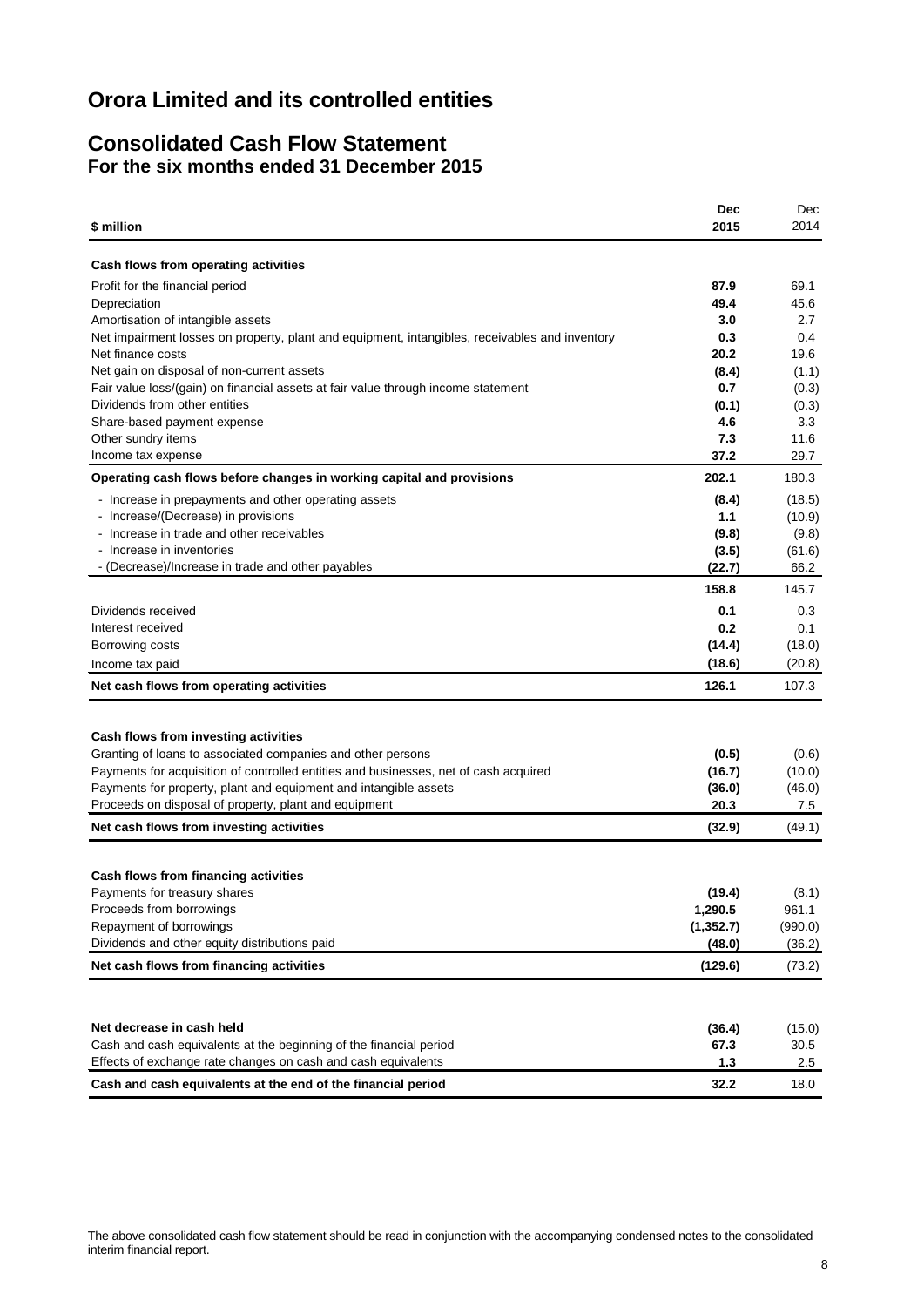### **Consolidated Cash Flow Statement (continued) For the six months ended 31 December 2015**

#### **Reconciliation of cash and cash equivalents**

For purposes of the Cash Flow Statement, cash and cash equivalents includes cash on hand and at bank and short-term money market investments, net of outstanding bank overdrafts. Cash and cash equivalents as at the end of the financial period as shown in the Cash Flow Statement is reconciled to the related items in the Statement of Financial Position as follows:

| Cash assets and cash equivalents                             | 32.2 | 26.   |
|--------------------------------------------------------------|------|-------|
| Bank overdrafts                                              |      | (8.1) |
| Cash and cash equivalents at the end of the financial period | 32.2 | 18.0  |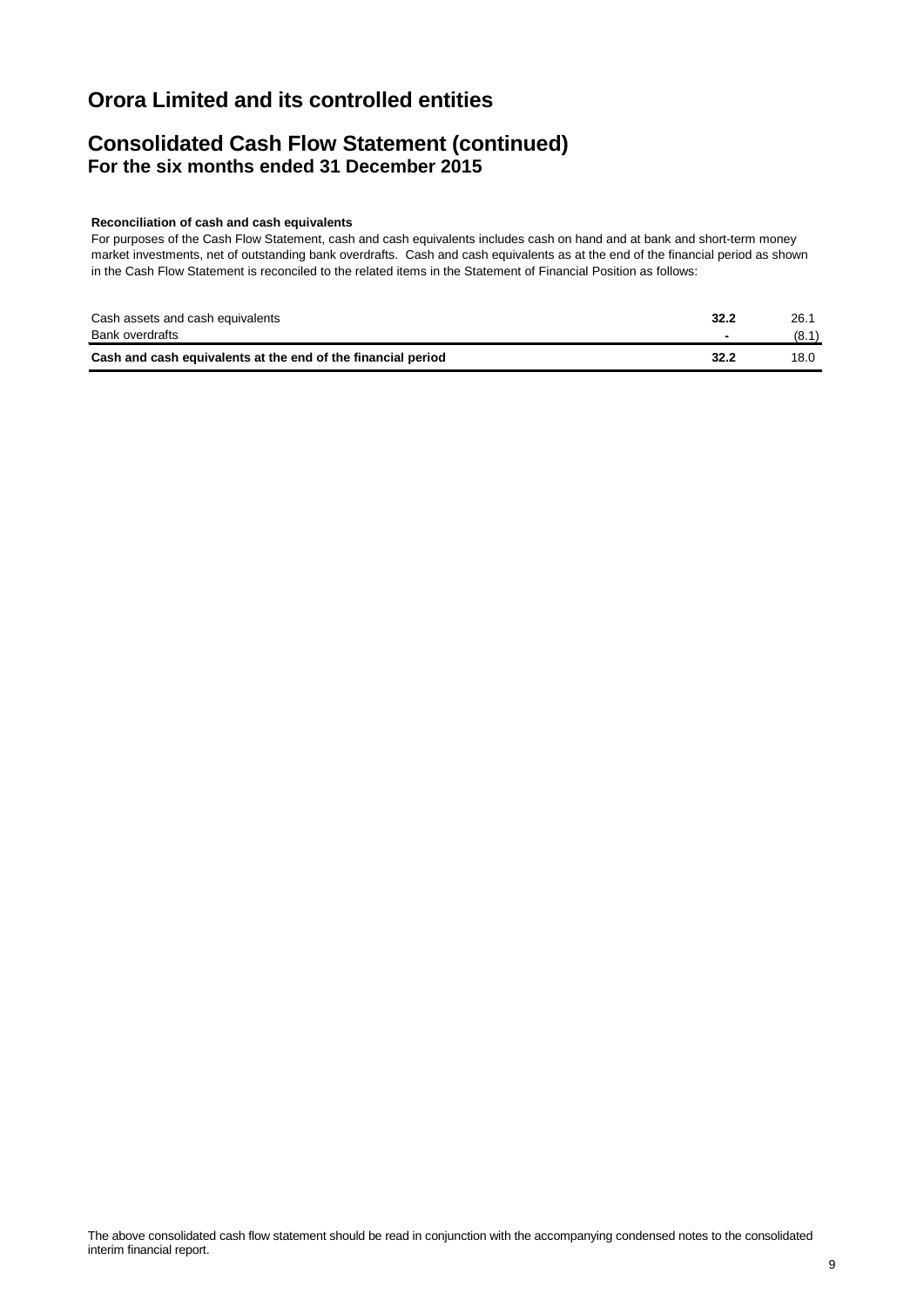### **Condensed Notes to the Consolidated Interim Financial Report For the six months ended 31 December 2015**

#### **1. Corporate information**

Orora Limited (the 'Company') is a company domiciled in Australia. These condensed consolidated interim financial statements ('interim financial report') as at and for the six months ended 31 December 2015 comprise the Company and its subsidiaries (together referred to as the 'Group'). The Group is primarily involved in the manufacture and supply of packaging products and services to the grocery, fast moving consumer goods and industrial markets.

The Annual Report of the Group as at and for the year ended 30 June 2015 is available upon request from the Company's registered office at 109 Burwood Road, Hawthorn 3122, Victoria, Australia or at [www.ororagroup.com.](http://www.ororagroup.com/)

These interim financial statements were approved by the Company's Board of Directors on 16 February 2016.

#### **2. Basis of preparation and accounting policies**

#### **(a) Basis of preparation**

The Group is a for-profit entity for the purposes of preparing financial statements. This interim financial report has been prepared in accordance with the requirements of Accounting Standard AASB 134 *Interim Financial Reporting* (AASB 134) and the *Corporations Act 2001.*

This interim financial report does not include all of the information required for a full financial report, and should be read in conjunction with the Annual Report of the Group as at and for the year ended 30 June 2015 and any public announcements made by Orora Limited and its controlled entities during the half year in accordance with continuous disclosure obligations arising under the *Corporations Act 2001*.

This interim financial report is presented in Australian dollars and the Group is of a kind referred to in ASIC Class Order 98/0100 dated 10 July 1998 and in accordance with that Class Order, amounts in this interim financial report have been rounded off to the nearest \$100,000 or, where the amount is \$50,000 or less, zero, unless otherwise specifically stated.

#### **(b) Significant accounting policies**

Except as noted below, the accounting policies applied by the Group in these interim financial statements are the same as those applied by the Group in its Annual Report as at and for the year ended 30 June 2015 and the corresponding interim reporting period.

#### **New and revised Accounting Standards and Interpretations**

All new and amended Australian Accounting Standards and Interpretations mandatory as at 1 July 2015 to the Group have been adopted, including:

• AASB 2015-3 *Amendments to Australian Accounting Standards arising from the Withdrawal of AASB 1031 Materiality*

The amendments made by the above standard removes Australian specific guidance on materiality within AASB 1031 and removes references to AASB 1031 in all Australian Accounting Standards and Interpretations.

The adoption of the amending standard has not resulted in a change to the financial performance or position of the Group. However, it has resulted in some changes to the Group's presentation of, or disclosure in, this interim financial report.

#### **AASB 9** *Financial Instruments* **(2013)**

The Group has early adopted and applied all of the requirements of AASB 9 *Financial Instruments* on 1 July 2015, including consequential amendments to other standards. The adoption of AASB 9 results in the following key changes to the Group's hedge accounting:

- allowing an option's intrinsic value to be designated as the hedging instrument, with the change in time value recognised in other comprehensive income rather than profit and loss. This is then recycled to profit or loss either over the period of the hedge, if the hedge is time-related, or when the hedged transaction affects profit or loss; and
- effectiveness measurement testing will only be performed on a prospective basis with no defined numerical range of effectiveness applied in this testing.

Whilst AASB 9 does not need to be applied by the Group until the financial year beginning on 1 July 2018, the Group has decided to early adopt the standard because the new accounting policies are considered to provide more reliable and relevant information.

Early adoption of AASB 9 has not impacted the classification and measurement or hedge accounting of those financial instruments held by the Group on 1 July 2015, therefore no restatement of comparative information is required on transition.

#### **(c) New and amended standards and interpretations issued but not yet effective**

**AASB 15** *Revenue from Contracts with Customers* AASB 15, issued by the Australian Accounting Standards Board (AASB), is relevant to the current operations, and may impact, the Group in the period of initial application. The standard is available for early adoption but it has not been applied in preparing this interim financial report.

AASB 15 replaces existing revenue recognition guidance, including AASB 118 *Revenue*, AASB 111 *Construction Contracts* and Interpretation 13 *Customer Loyalty Programmes*. The new standard is based on the principle that revenue is recognised when control of a good or service transfers to a customer. The notion of control under AASB 15 replaces the existing notion of risks and rewards under current accounting standards. The standard is applicable from 1 January 2018 with early adoption permitted.

The Group is currently assessing the potential impact of the new standard upon the Group's revenue recognition policy and at this stage are unable to estimate the financial impact on adoption the standard.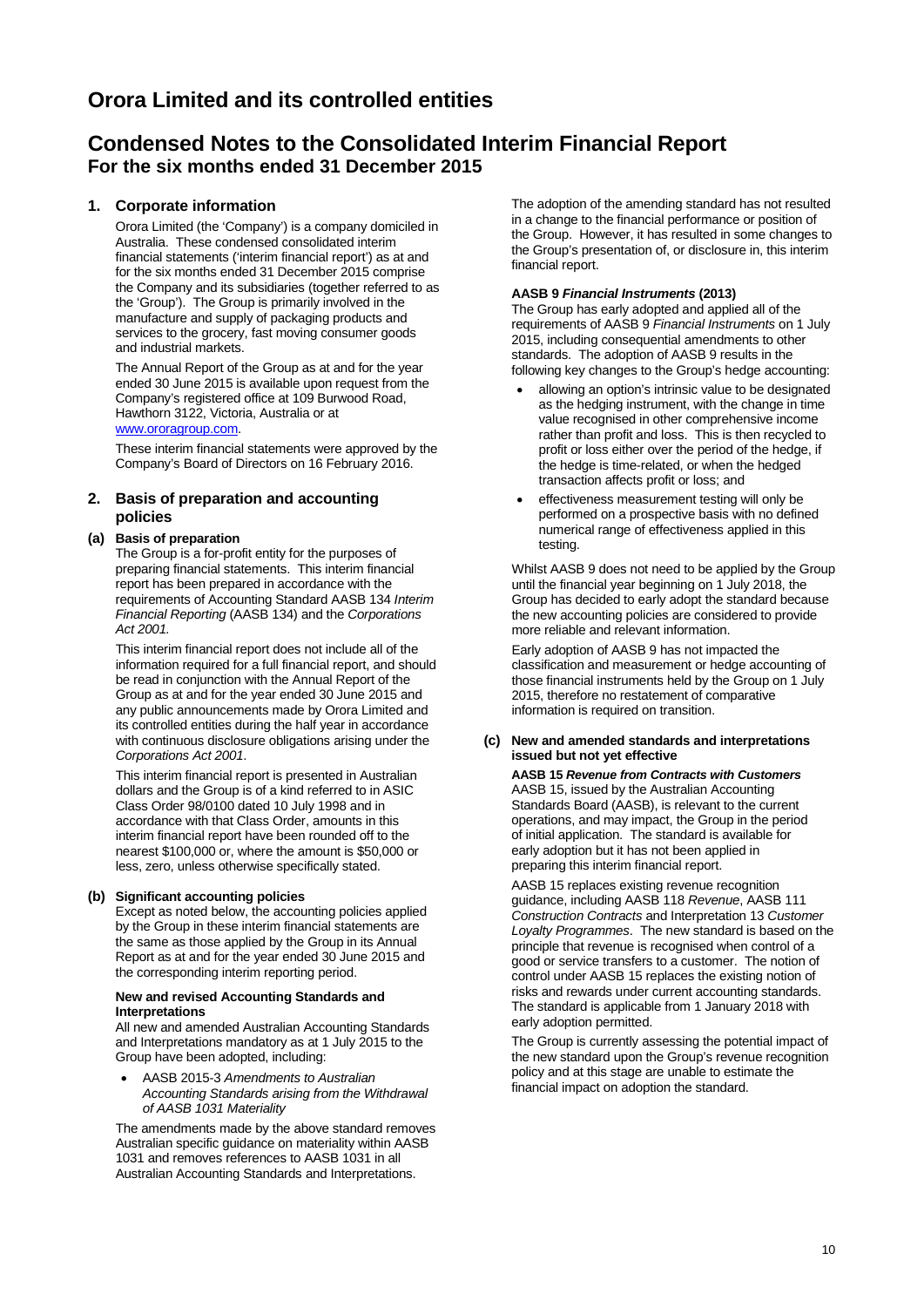### **Condensed Notes to the Consolidated Interim Financial Report For the six months ended 31 December 2015**

- **2. Basis of preparation and accounting policies (continued)**
- **(c) New and amended standards and interpretations issued but not yet effective (continued) IFRS 16** *Leases*

On 13 January 2016 the International Accounting Standards Board (IASB) issued IFRS 16 *Leases.*  This standard has not yet been issued by the AASB.

IFRS 16 replaces IAS 17 *Leases* and eliminates the classification between operating and finance leases and introduces a single lessee accounting model. The new model requires the recognition:

- of a leased asset, and its corresponding lease liability, for all leases that have a term of more than 12 months, unless the underlying asset is of low value; and
- the separate recognition of the depreciation charge on the leased asset from the interest expense on the lease liability.

The standard is applicable from 1 January 2019 with early adoption permitted if, and only if, IFRS 15 *Revenue* is also early adopted.

The application of IFRS 16 will impact the financial results and position of the Group to the extent that leases currently classified as operating leases will need to be brought on balance sheet. In addition, the current operating lease expense recognised in the income statement will be replaced with a depreciation and finance charge. The Group is currently assessing the impact of the new standard and at this stage are unable to estimate the financial impact upon adoption.

#### **3. Segment Information**

#### **(a) Understanding the segment results**

The Group's operating segments are organised and managed according to their geographical location. Each segment represents a strategic business that offers different products and operates in different industries and markets. The Corporate Executive Team (the chief operating decision-makers) monitors the operating results of the business separately for the purpose of making decisions about resource allocation and performance assessment.

Segment performance is evaluated based on earnings before interest and related income tax expense (EBIT). This measure excludes the effects of individually significant non-recurring gains/losses whilst including items directly attributable to the segment as well as those that can be allocated on a reasonable basis.

Interest income and expenditure and other finance costs are not allocated to the segments, as this type of activity is managed on a Group basis. Transfer prices between segments are priced on an 'arms-length' basis, in a manner similar to transactions with third parties, and are eliminated on consolidation.

The following summary describes the operations of each reportable segment.

#### *Orora Australasia*

This segment focuses on the manufacture and distribution of fibre and beverage packaging products within Australia and New Zealand. The products manufactured by this segment include glass bottles, beverage cans, wine closures, corrugated boxes, cartons and sacks and the manufacture of recycled paper.

#### *Orora North America*

This segment, predominantly located in North America, purchases, warehouses, sells and delivers a wide range of packaging, other related materials and services.

#### *Other*

This segment includes the corporate function of the Group.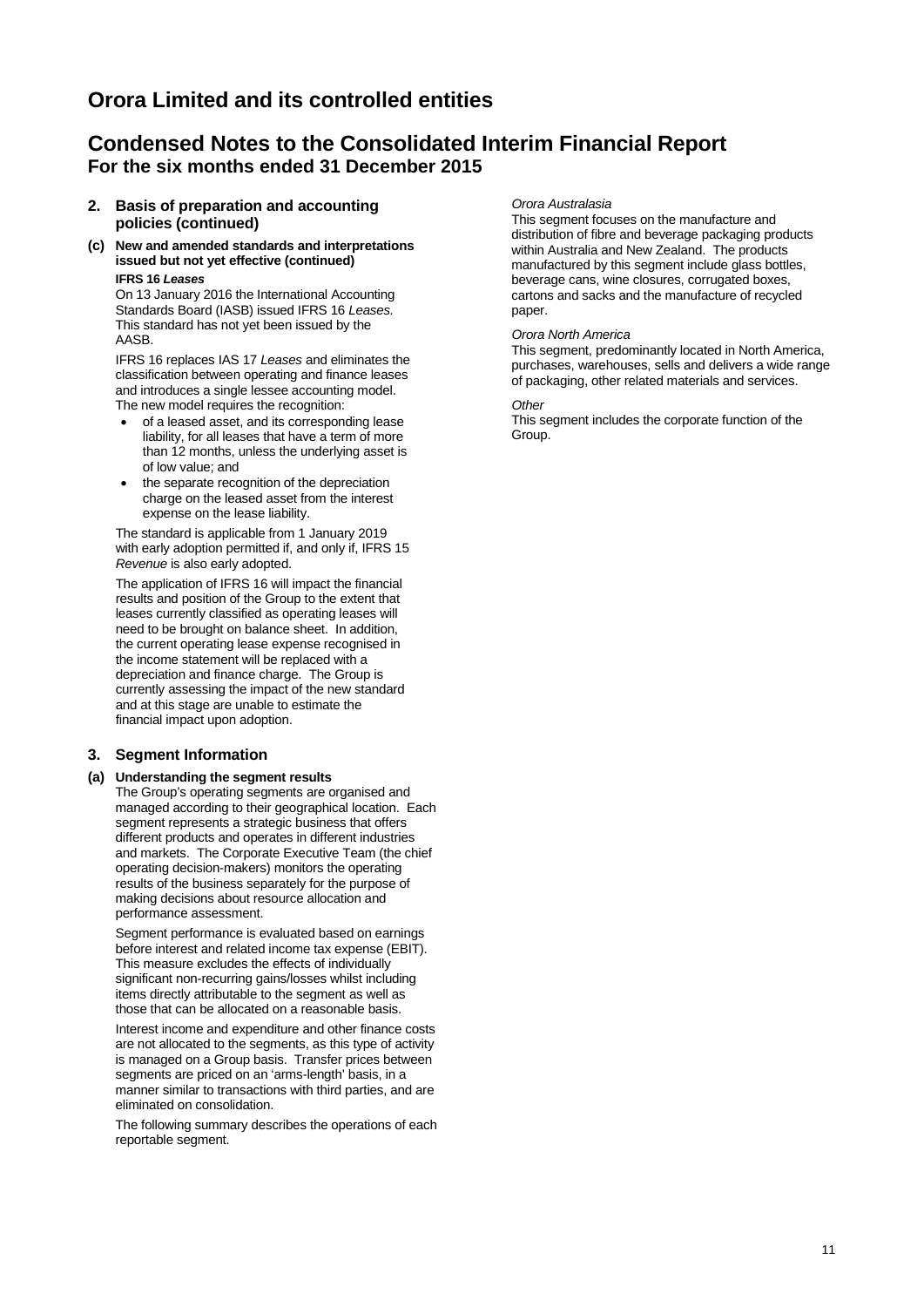### **Condensed Notes to the Consolidated Interim Financial Report For the six months ended 31 December 2015**

### **3. Segment Information (continued)**

#### **(b) Segment information provided to the CET**

The following segment information was provided to the CET for the reportable segments for the half year ended 31 December 2015 and 31 December 2014:

|                                                                                         | <b>Australasia</b> |        | <b>North America</b> |       |                | Other  |         | <b>Total Reported</b> |  |
|-----------------------------------------------------------------------------------------|--------------------|--------|----------------------|-------|----------------|--------|---------|-----------------------|--|
| \$ million                                                                              | 2015               | 2014   | 2015                 | 2014  | $2015^{(1)}$   | 2014   | 2015    | 2014                  |  |
| Reportable segment revenue                                                              |                    |        |                      |       |                |        |         |                       |  |
| Revenue from external customers                                                         | 992.8              | 982.1  | 905.7                | 684.5 |                |        | 1,898.5 | 1,666.6               |  |
| Inter-segment revenue                                                                   | 18.3               | 12.7   |                      |       |                |        | 18.3    | 12.7                  |  |
| Total reportable segment revenue                                                        | 1,011.1            | 994.8  | 905.7                | 684.5 | $\blacksquare$ |        | 1,916.8 | 1,679.3               |  |
| Reconciliation to total revenue                                                         |                    |        |                      |       |                |        |         |                       |  |
| Elimination of inter-segment revenue                                                    |                    |        |                      |       |                |        | (18.3)  | (12.7)                |  |
| Other income                                                                            |                    |        |                      |       |                |        | 18.9    | 8.8                   |  |
| Finance income                                                                          |                    |        |                      |       |                |        | 0.2     | 0.2                   |  |
| Consolidated revenue and other income                                                   |                    |        |                      |       |                |        | 1,917.6 | 1,675.6               |  |
|                                                                                         |                    |        |                      |       |                |        |         |                       |  |
| Reportable segment profit/(loss)                                                        |                    |        |                      |       |                |        |         |                       |  |
| Earnings before depreciation, amortisation, interest and related income tax expense     | 147.8              | 140.9  | 53.6                 | 39.4  | (3.7)          | (13.6) | 197.7   | 166.7                 |  |
| Depreciation and amortisation                                                           | (42.3)             | (39.9) | (7.6)                | (5.8) | (2.5)          | (2.6)  | (52.4)  | (48.3)                |  |
| Earnings before interest and related income tax expense                                 | 105.5              | 101.0  | 46.0                 | 33.6  | (6.2)          | (16.2) | 145.3   | 118.4                 |  |
| Reconciliation to profit/(loss)                                                         |                    |        |                      |       |                |        |         |                       |  |
| Finance income                                                                          |                    |        |                      |       |                |        | 0.2     | 0.2                   |  |
| Finance expense                                                                         |                    |        |                      |       |                |        | (20.4)  | (19.8)                |  |
| Consolidated profit before income tax expense                                           |                    |        |                      |       |                |        | 125.1   | 98.8                  |  |
|                                                                                         |                    |        |                      |       |                |        |         |                       |  |
| Operating free cash flow <sup>(2)</sup>                                                 | 109.9              | 96.8   | 24.9                 | 14.5  | 9.8            | (4.5)  | 144.6   | 106.8                 |  |
| Reconciliation to cash flow from operating activities                                   |                    |        |                      |       |                |        |         |                       |  |
| Add back investing cash outflow activities included in segment operating free cash flow |                    |        |                      |       |                |        | 14.3    | 39.2                  |  |
| Add operating cash outflow activities excluded from segment operating free cash flow    |                    |        |                      |       |                |        | (32.8)  | (38.7)                |  |
| Net cash flow from operating activities                                                 |                    |        |                      |       |                |        | 126.1   | 107.3                 |  |

<sup>(1)</sup> The Other segment includes the financial impact of the sale of the former cartonboard mill site in Petrie, Queensland, Australia to Moreton Bay Regional Council on 20 July 2015. As a result, the earnings for the segm

(2) Operating free cash flow represents the cash flow generated from Orora's operating and investing activities, before interest, tax and dividends.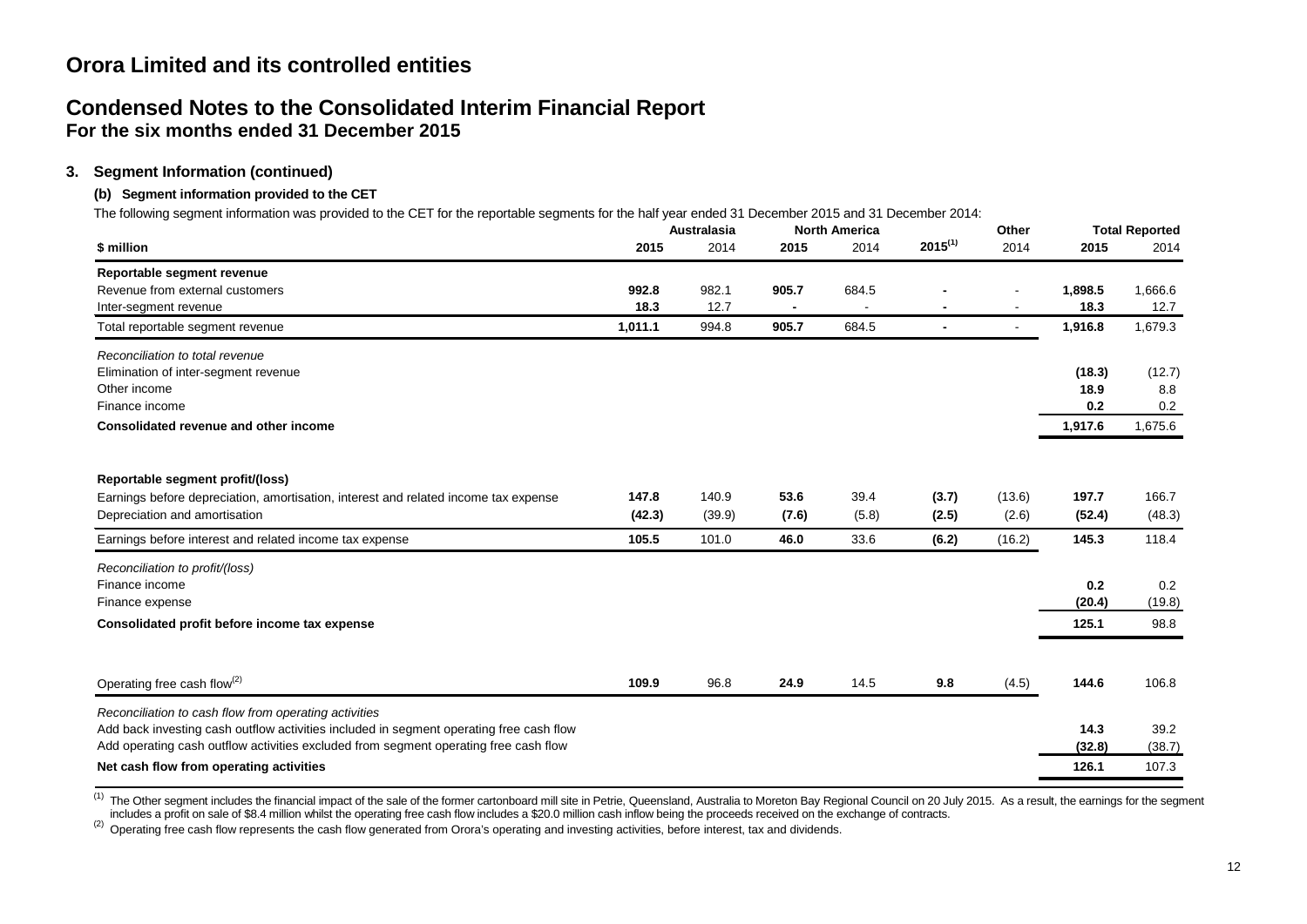### **Condensed Notes to the Consolidated Interim Financial Report For the six months ended 31 December 2015**

#### **4. Contributed Equity**

| \$ million                                                                                                      | <b>Dec</b><br>2015 | June<br>2015 |
|-----------------------------------------------------------------------------------------------------------------|--------------------|--------------|
| Issued and paid-up <sup>(1)</sup><br>1,206,684,923 ordinary shares with no par value (June 2015: 1,206,684,923) | 514.0              | 513.8        |
| Treasury shares <sup>(2)</sup><br>15,005,374 ordinary shares with no par value (June 2015: 6,460,678)           | (30.3)             | (11.1)       |
| <b>Total contributed equity</b>                                                                                 | 483.7              | 502.7        |

 $<sup>(1)</sup>$ All issued shares are fully paid, all shares rank equally with regards to the Company's residual assets. Ordinary shares entitle the holder</sup> to participate in dividends as declared from time to time and are entitled to one vote per share at meetings of the Company.

 $^{(2)}$ Treasury shares are shares in the Company that are held by the Orora Employee Share Trust for the purpose of issuing shares to employees under the Group's Employee Share Plans.

#### **(a) Reconciliation of fully paid ordinary shares**

|                                                                                                    | <b>Six months</b><br>31 December 2015 |            | Twelve months<br>30 June 2015 |            |
|----------------------------------------------------------------------------------------------------|---------------------------------------|------------|-------------------------------|------------|
|                                                                                                    |                                       |            |                               |            |
|                                                                                                    | No. '000                              | \$ million | No. '000                      | \$ million |
| Balance at beginning of period                                                                     | 1,206,685                             | 513.8      | 1,206,685                     | 513.4      |
| Restriction lifted on shares issued under the CEO Grant (note 6)                                   |                                       | 0.4        |                               | 0.6        |
| Exercise of options under the Short Term Incentive Plan (note 6)                                   | $\overline{\phantom{0}}$              | ۰          | 53                            | 0.1        |
| Treasury shares used to satisfy issue of CEO Grant (note 6)                                        | $\overline{\phantom{0}}$              | (0.2)      |                               | (0.2)      |
| Treasury shares used to satisfy exercise of rights under the Short<br>Term Incentive Plan (note 6) | $\blacksquare$                        | ۰          | (53)                          | (0.1)      |
| Balance at end of period                                                                           | 1,206,685                             | 514.0      | 1,206,685                     | 513.8      |

#### **(b) Reconciliation of treasury shares**

|                                                                                         | <b>Six months</b><br>31 December 2015 |                | Twelve months<br>30 June 2015 |            |
|-----------------------------------------------------------------------------------------|---------------------------------------|----------------|-------------------------------|------------|
|                                                                                         | No. '000                              | \$ million     | No. '000                      | \$ million |
| Balance at beginning of period                                                          | 6.461                                 | 11.1           | $\overline{\phantom{a}}$      |            |
| Acquisition of shares by the Orora Employee Share Trust                                 | 8,677                                 | 19.4           | 6.614                         | 11.4       |
| Allocation of treasury shares to satisfy issue of CEO Grant                             | (133)                                 | (0.2)          | (100)                         | (0.2)      |
| Treasury shares used to satisfy exercise of rights under Employee<br><b>Share Plans</b> | -                                     | $\blacksquare$ | (53)                          | (0.1)      |
| Balance at end of period                                                                | 15.005                                | 30.3           | 6.461                         | 11.1       |

#### **Orora Employee Share Trust**

The Group holds shares in itself as a result of shares purchased by the Orora Employee Share Trust (the 'Trust'). The Trust was established to manage and administer the Company's responsibilities under the Group's Employee Share Plans through acquiring, holding and transferring of shares, in the Company to participating employees. In respect of these transactions, at any point in time the Trust may hold 'allocated' and 'unallocated' shares.

Allocated shares represent those shares that have been purchased and awarded to employees under the CEO Grant. These shares are restricted in that the employee is unable to dispose of the shares for a period of up to five years (or otherwise determined by the Board). The Trust holds these shares on behalf of the employee until the restriction period is lifted at which time the Trust releases the shares to the employee. As the CEO Grant shares are allocated they are treated as ordinary shares.

Unallocated shares represent those shares that have been purchased by the Trust on-market to satisfy the potential future vesting of awards granted under the Groups Employee Share Plans, other than the CEO Grant. As the shares are unallocated they are identified and accounted for as treasury shares.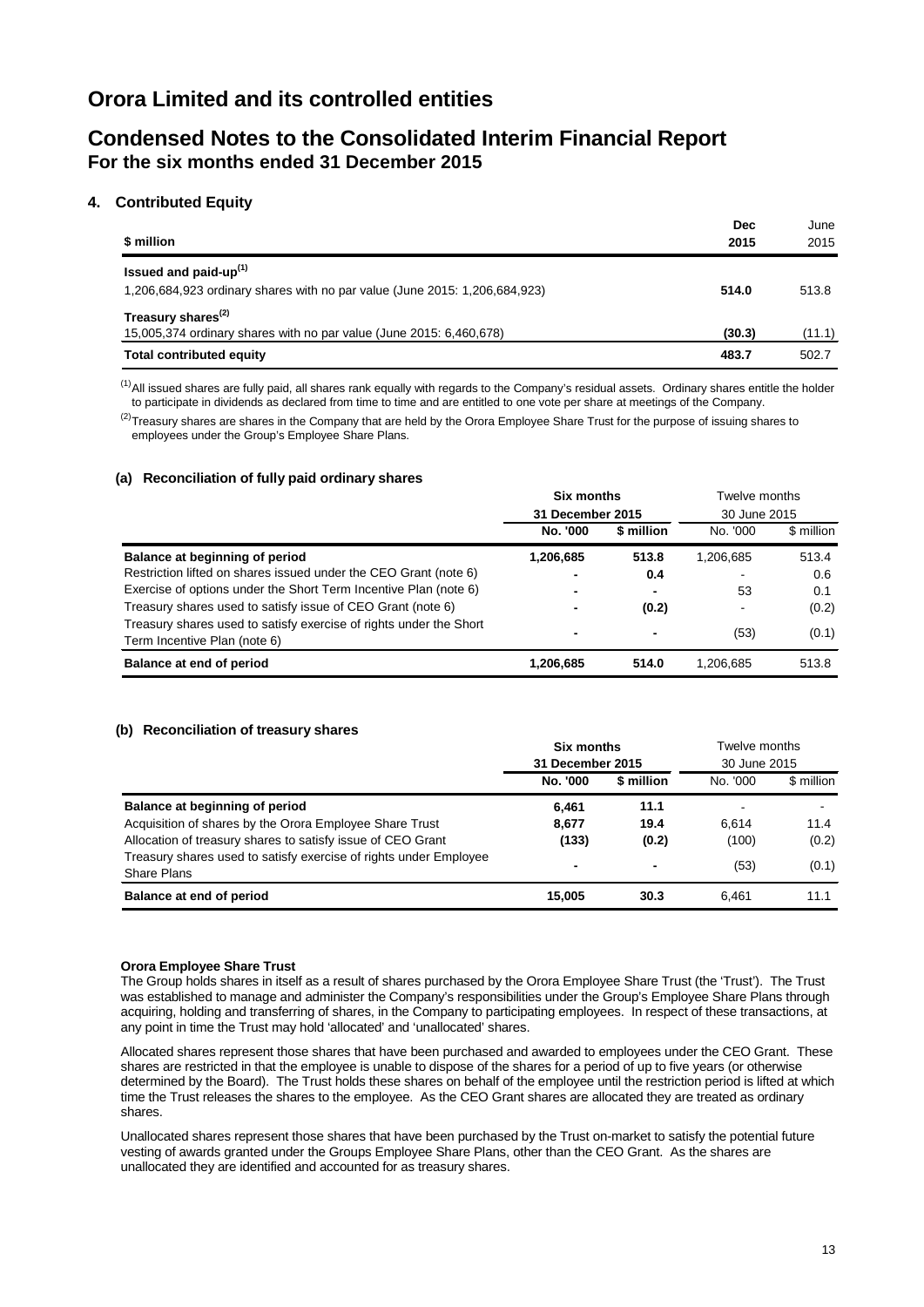### **Condensed Notes to the Consolidated Interim Financial Report For the six months ended 31 December 2015**

#### **5. Dividends**

|                                                                                                                                                                                                    | <b>Six months</b><br>31 December 2015 |                  | Six months<br>31 December 2014 |           |
|----------------------------------------------------------------------------------------------------------------------------------------------------------------------------------------------------|---------------------------------------|------------------|--------------------------------|-----------|
|                                                                                                                                                                                                    | Cents per<br>share                    | <b>Total \$m</b> | Cents per<br>share             | Total \$m |
| Dividends provided for or paid during the period<br>Final dividend paid on 13 October 2015, 30.0% franked<br>(2014: 8 October 2014, unfranked)                                                     | 4.0                                   | 48.0             | 3.0                            | 36.2      |
| Dividends not recognised at period end <sup>(1)</sup><br>The directors have determined an interim dividend.<br>expected to be paid on 6 April 2016 30.0% franked<br>(2014: 9 April 2015 unfranked) | 4.5                                   | 53.6             | 3.5                            | 42.2      |

 $<sup>(1)</sup>$ Estimated final dividend payable, subject to variations in the number of shares up to record date.</sup>

#### **Franking Account**

Franking credits available to shareholders of the Company are nil (2015: nil) at the 30.0% (2015: 30.0%) corporate tax rate. The interim dividend for 2016 is 30.0% franked (2015: final dividend 30.0% franked, interim dividend unfranked). The Company is of the opinion that sufficient franking credits will arise from tax instalments expected to be paid in the year ending 30 June 2016.

#### **Conduit Foreign Income Account**

For Australian tax purposes non-resident shareholder dividends will not be subject to Australian withholding tax to the extent that they are franked or sourced from the parent entity's Conduit Foreign Income Account. For the 2016 interim dividend, 70.0% of the dividend is sourced from the parent entity's Conduit Foreign Income Account (2015: final dividend 70.0%, interim dividend 100%). As a result, 100.00% of the 2016 interim dividend paid to a non-resident will not be subject to Australian withholding tax.

#### **Dividend Reinvestment Plan**

The Group operates a dividend reinvestment plan which allows eligible shareholders to elect to invest dividends in ordinary shares. All holders of Orora Limited ordinary shares with Australian or New Zealand addresses registered with the share registry are eligible to participate in the plan. The allocation price for shares is based on the average of the daily volume weighted average price of Orora Limited ordinary shares sold on the Australian Securities Exchange, calculated with reference to a period of not less than ten consecutive trading days as determined by the Directors.

#### **6. Share-based compensation**

The following table details the total movement in share options, performance rights or performance shares issued by the Group:

|                                                                                                |                                 |                          |                         |              | <b>Long Term Incentive Plans</b>                     |              | <b>Short Term Incentive Plan</b> |              |
|------------------------------------------------------------------------------------------------|---------------------------------|--------------------------|-------------------------|--------------|------------------------------------------------------|--------------|----------------------------------|--------------|
|                                                                                                | <b>CEO Grant</b>                |                          | <b>Options</b>          |              | <b>Performance Rights and</b><br><b>Share Rights</b> |              | <b>Deferred Equity</b>           |              |
|                                                                                                | No.                             | $\mathbf{\hat{s}}^{(1)}$ | No.                     | $S^{(1)}$    | No.                                                  | $S^{(1)}$    | No.                              | $S^{(1)}$    |
| Six months to 31 December 2015                                                                 |                                 |                          |                         |              |                                                      |              |                                  |              |
| Outstanding at beginning of period<br>Granted during the period<br>Exercised during the period | 932,132<br>132,500<br>(441,066) | 0.97<br>2.21<br>0.89     | 16,035,000<br>4,716,500 | 0.30<br>0.43 | 7,909,000<br>2,354,500                               | 1.07<br>1.68 | 831,228<br>1,407,670             | 1.53<br>2.22 |
| Outstanding at end of period                                                                   | 623,566                         | 1.29                     | 20,751,500              | 0.33         | 10,263,500                                           | 1.21         | 2,238,898                        | 1.96         |
| Exercisable at end of period                                                                   |                                 |                          |                         |              |                                                      |              |                                  |              |
| Twelve months to 30 June 2015                                                                  |                                 |                          |                         |              |                                                      |              |                                  |              |
| Outstanding at beginning of period                                                             | 2,083,312                       | 0.60                     | 12,485,000              | 0.24         | 5,226,000                                            | 0.87         |                                  |              |
| Granted during the period                                                                      | 100,000                         | 2.19                     | 5,250,000               | 0.42         | 3,453,500                                            | 1.32         | 928,864                          | 1.53         |
| Exercised during the period                                                                    | (1,251,180)                     | 0.46                     |                         | ٠            |                                                      |              | (52, 808)                        | 1.53         |
| Forfeited during the period                                                                    |                                 | $\overline{\phantom{a}}$ | (1,700,000)             | 0.24         | (770, 500)                                           | 0.89         | (44, 828)                        | 1.53         |
| Outstanding at end of period                                                                   | 932,132                         | 0.97                     | 16,035,000              | 0.30         | 7,909,000                                            | 1.07         | 831,228                          | 1.53         |
| Exercisable at end of period                                                                   |                                 |                          |                         |              |                                                      |              |                                  |              |
|                                                                                                |                                 |                          |                         |              |                                                      |              |                                  |              |

<sup>(1)</sup>Weighted average fair value.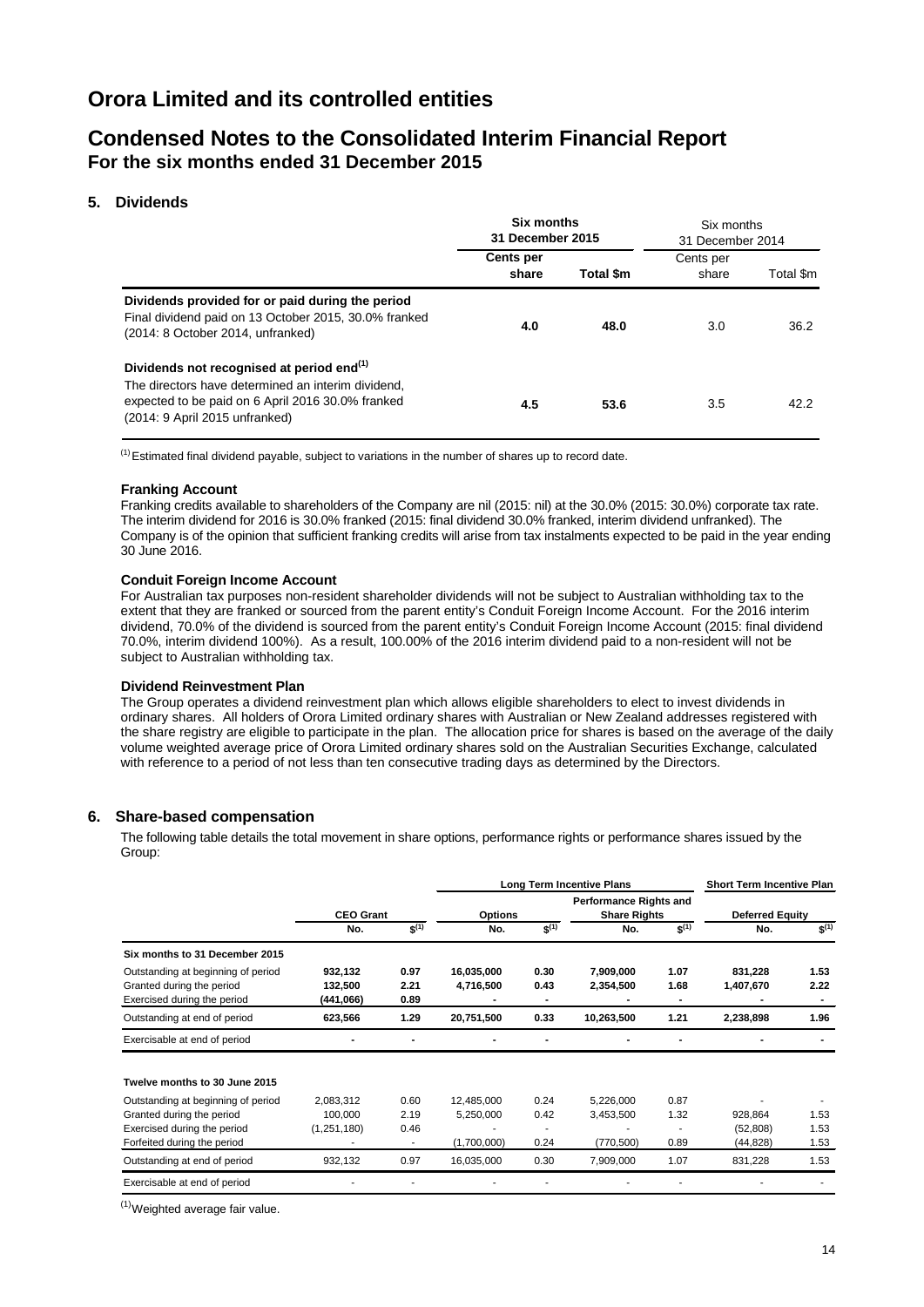### **Condensed Notes to the Consolidated Interim Financial Report For the six months ended 31 December 2015**

#### **6. Share-based compensation (continued)**

During the period the Group recognised a share-based payment expense of \$4.6 million (2015: \$3.3 million) of which \$1.1 million (2015: \$0.5 million) relates to options and \$3.5 million (2015: \$2.8 million) relates to performance rights and other compensation plans.

#### **7. Financial instruments**

#### **Carrying amounts versus fair values**

The carrying amounts and fair values of the Group's financial assets and financial liabilities recognised in the financial statements are materially the same, with the exception of the following:

| \$ million                        | <b>Dec 2015</b> | Jun 2015 |
|-----------------------------------|-----------------|----------|
| <b>US Private Placement Notes</b> |                 |          |
| Carrying value                    | 343.6           | $\sim$   |
| Fair value                        | 361.0           |          |

The methods and assumptions used to estimate the fair value of financial instruments are as follows:

#### *Cash*

The carrying amount is fair value due to the liquid nature of these assets.

#### *Trade and other receivables/payables*

Due to the short-term nature of these financial rights and obligations, their carrying amounts are considered reasonable approximations of their fair values.

#### *Other financial assets/liabilities*

The fair value of derivative financial instruments are recognised and measured at fair value in the financial statements. The specific valuation techniques used to value the derivative financial instruments include:

- Fair value of interest rate swaps is calculated as the present value of the estimated future cash flows based on observable yield curves;
- The fair value of forward foreign exchange contracts is determined using forward exchange rates at the balance sheet date; and
- The fair value of the commodity forward contracts is determined using the commodity price at the balance sheet date.

The fair value of loan receivables are calculated using market interest rates.

#### *Interest-bearing liabilities*

For interest bearing liabilities fair value is based on discounting expected future cash flows at market rates.

#### **Valuation of financial instruments**

When measuring the fair value of an asset or liability, the Group uses market observable data as far as possible. Fair values are categorised into three levels as prescribed under the accounting standards, with each of these levels indicating the reliability of the inputs used in determining fair value. The levels in the hierarchy are:

- Level 1: fair value identified from quoted market price traded in an active market for an identical asset or liability at the end of the reporting period. The quoted market price used for assets is the last bid price;
- Level 2: fair value determined using valuation techniques that maximise the use of observable market data and rely as little as possible on entity-specific estimates. All significant inputs used in the valuation method are observable;
- Level 3: one or more of the significant inputs in determining fair value for the asset or liability is not based on observable market data (unobservable input).

All of the Group's financial instruments carried at fair value were valued using market observable inputs (Level 2). For financial instruments that are carried at fair value on a recurring basis, the Group determines whether transfers have occurred between Levels in the hierarchy by re-assessing categorisation (based on the lowest level input that is significant to the fair value measurement as a whole) at the end of each reporting period.

There were no transfers between level 1 and 2 for recurring fair value measurements during the period. The Group does not hold any Level 3 financial instruments (June 2015: nil).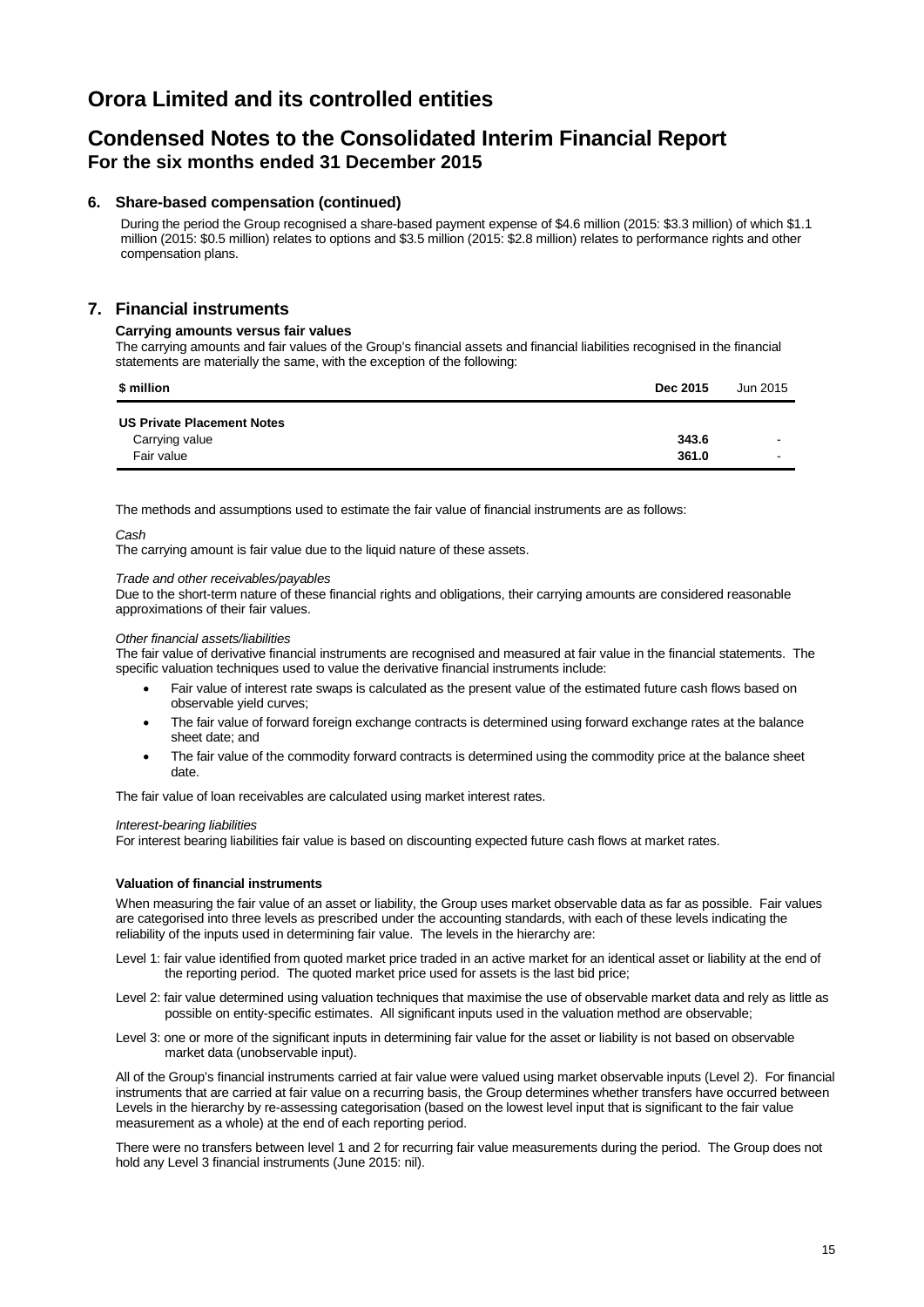### **Condensed Notes to the Consolidated Interim Financial Report For the six months ended 31 December 2015**

#### **8. Liquidity risk**

Liquidity risk is the risk that the Group will not be able to meet its financial obligations as they fall due. The Group's financing policy is to fund itself for the long term by using debt instruments with a range of maturities and to ensure access to appropriate short term facilities. Orora Group Treasury aims to maintain flexibility within the funding structure through the use of bank overdrafts and bank loans.

Management monitors liquidity risk through maintaining minimum undrawn committed liquidity of at least A\$175.0 million that can be drawn upon at short notice and regularly monitoring rolling forecasts of cash inflows and outflows in relation to the Group's activities. This monitoring includes financial ratios to assess possible future credit ratings and headroom and takes into account the accessibility of cash and cash equivalents.

#### *Financing arrangements*

The committed and uncommitted standby arrangements and unused facilities of the Group are set out below:

|                                   |                  | 31 December 2015   |              | 30 June 2015 |             |         |
|-----------------------------------|------------------|--------------------|--------------|--------------|-------------|---------|
| \$ million                        | <b>Committed</b> | <b>Uncommitted</b> | <b>Total</b> | Committed    | Uncommitted | Total   |
| Financing facilities available:   |                  |                    |              |              |             |         |
| <b>Bank overdrafts</b>            |                  | 6.3                | 6.3          |              | 6.1         | 6.1     |
| <b>US Private Placement Notes</b> | 343.6            |                    | 343.6        |              | ۰           |         |
| Loan facilities and term debt     | 750.0            | 85.0               | 835.0        | 1,000.0      | 82.4        | 1,082.4 |
|                                   | 1,093.6          | 91.3               | 1,184.9      | 1,000.0      | 88.5        | 1,088.5 |
| Facilities utilised:              |                  |                    |              |              |             |         |
| <b>Bank overdrafts</b>            | $\blacksquare$   |                    |              |              |             |         |
| <b>US Private Placement Notes</b> | 343.6            |                    | 343.6        |              | ۰           |         |
| Loan facilities and term debt     | 285.0            |                    | 285.0        | 676.6        | ۰           | 676.6   |
|                                   | 628.6            |                    | 628.6        | 676.6        |             | 676.6   |
| Facilities not utilised:          |                  |                    |              |              |             |         |
| <b>Bank overdrafts</b>            |                  | 6.3                | 6.3          |              | 6.1         | 6.1     |
| <b>US Private Placement Notes</b> |                  |                    |              |              |             |         |
| Loan facilities and term debt     | 465.0            | 85.0               | 550.0        | 323.4        | 82.4        | 405.8   |
|                                   | 465.0            | 91.3               | 556.3        | 323.4        | 88.5        | 411.9   |

At 30 June 2015, the Group had access to a \$1,000.0 million revolving multicurrency facility through a syndicate of domestic and international financial institutions, made up of two tranches with Tranche A being a \$500.0 million facility maturing in December 2016 and Tranche B a \$500.0 million facility maturing in December 2018. This facility is unsecured and can be extended.

During the period the Group successfully completed a US Private Placement of notes issued by its wholly-owned US subsidiary, raising USD250.0 million through the issuance of notes of which USD100.0 million matures in July 2023 and USD150.0 million which matures in July 2025. As a result, the Group reduced the revolving multicurrency facility to \$750.0 million. Tranche A of the revolving multicurrency facility, maturing in December 2016, has been reduced to \$350.0 million whilst Tranche B, maturing in December 2018, was reduced to \$400.0 million.

#### **9. Contingent liabilities**

A contingent liability is a liability that is not sufficiently certain to qualify for recognition as a provision where uncertainty may exist regarding the outcome of future events.

Various entities in the Group are party to legal actions which have arisen in the ordinary course of business. The actions are being defended and the Directors are of the opinion that provisions are not required as no material losses are expected to arise.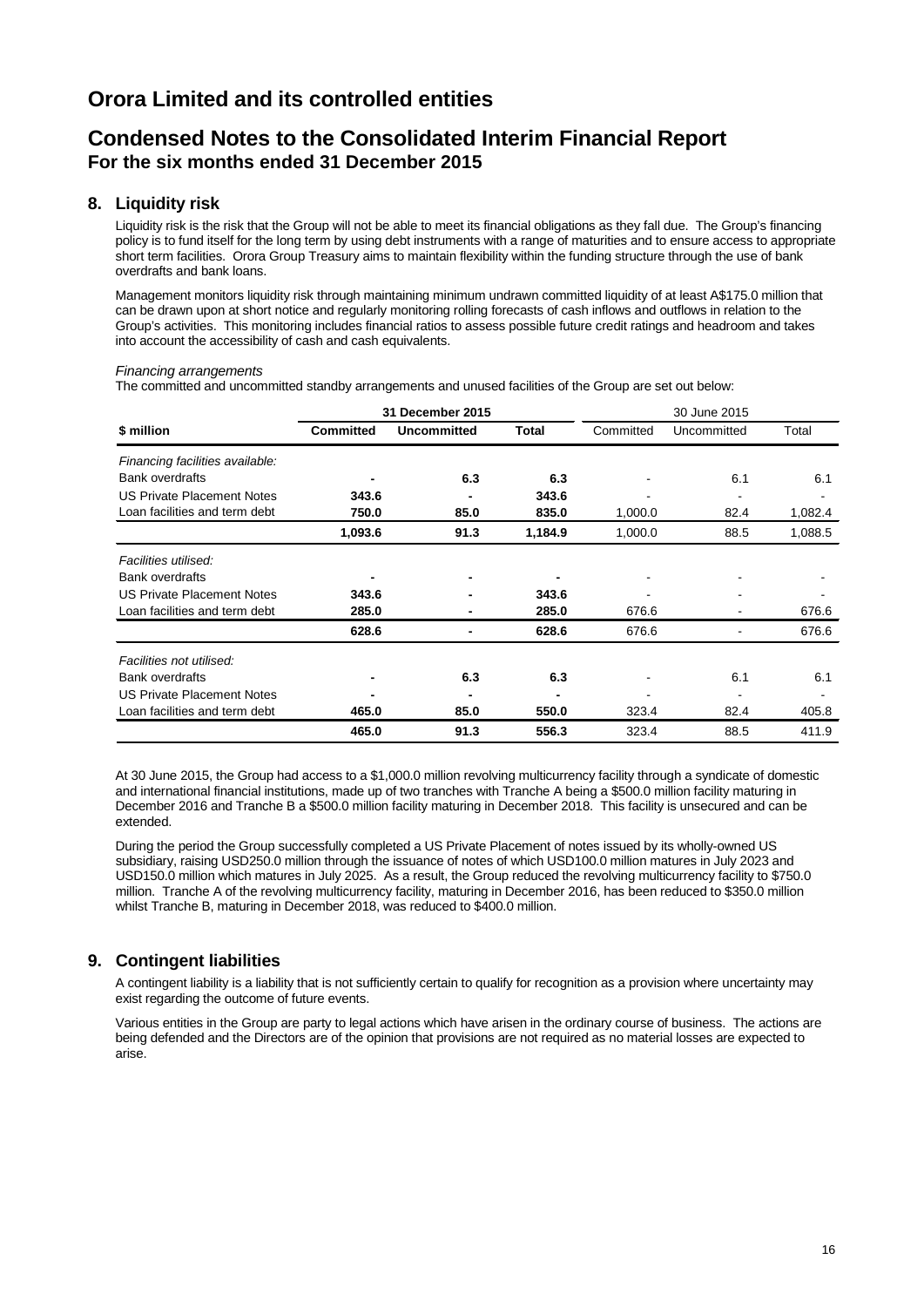# **Directors' Declaration**

For the half year ended 31 December 2015, in the opinion of the Directors of Orora Limited (the 'Company'):

- 1. the financial statements and notes are in accordance with the *Corporations Act 2001* including:
	- a. complying with Australian Accounting Standards, the *Corporations Regulations 2001* and other mandatory professional reporting requirements; and
	- b. giving a true and fair view of the Group's financial position as at 31 December 2015 and its performance for the half year ended on that date; and
- 2. there are reasonable grounds to believe that Orora Limited will be able to pay its debts as and when they become due and payable.

Signed in accordance with a resolution of the Directors, dated at Melbourne, this 16<sup>th</sup> day of February 2016.

\_\_\_\_\_\_\_\_\_\_\_\_\_\_\_\_\_\_\_\_\_\_

C I Roberts **Chairman**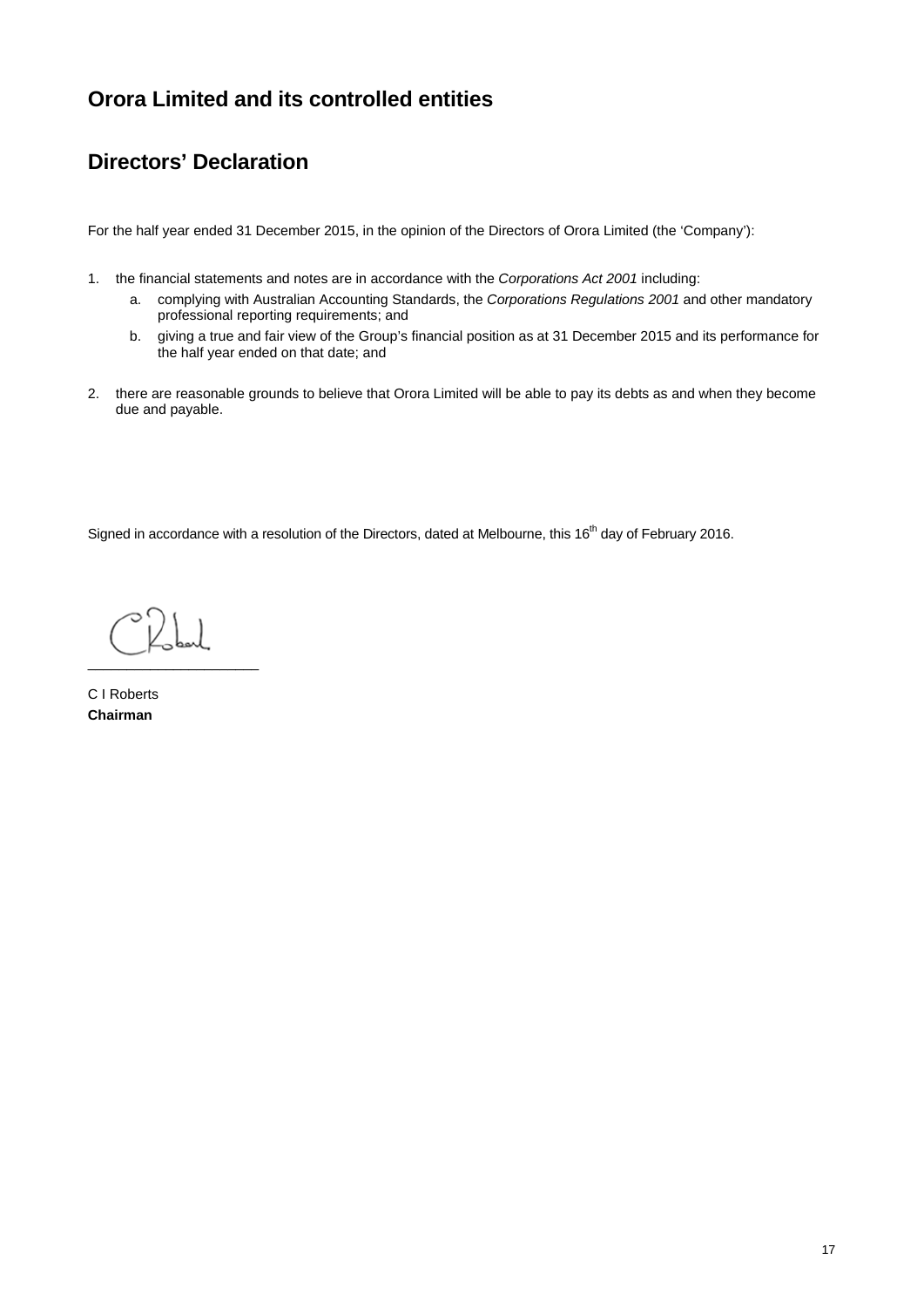

# **Independent auditor's review report to the members of Orora Limited**

### *Report on the Interim Financial Report*

We have reviewed the accompanying interim financial report of Orora Limited (the company), which comprises the consolidated statement of financial position as at 31 December 2015, the consolidated income statement and consolidated statement of comprehensive income, consolidated statement of changes in equity and consolidated cash flow statement for the half-year ended on that date, selected explanatory notes and the directors' declaration for Orora Limited (the consolidated entity). The consolidated entity comprises the company and the entities it controlled during that half-year.

#### *Directors' responsibility for the interim financial report*

The directors of the company are responsible for the preparation of the interim financial report that gives a true and fair view in accordance with Australian Accounting Standards (including the Australian Accounting Interpretations) and the *Corporations Act 2001* and for such internal control as the directors determine is necessary to enable the preparation of the interim financial report that is free from material misstatement whether due to fraud or error.

#### *Auditor's responsibility*

Our responsibility is to express a conclusion on the interim financial report based on our review. We conducted our review in accordance with Australian Auditing Standard on Review Engagements ASRE 2410 *Review of a Financial Report Performed by the Independent Auditor of the Entity*, in order to state whether, on the basis of the procedures described, we have become aware of any matter that makes us believe that the interim financial report is not in accordance with the *Corporations Act 2001* including giving a true and fair view of the consolidated entity's financial position as at 31 December 2015 and its performance for the half-year ended on that date; and complying with Accounting Standard AASB 134 *Interim Financial Reporting* and the *Corporations Regulations 2001*. As the auditor of Orora Limited, ASRE 2410 requires that we comply with the ethical requirements relevant to the audit of the annual financial report.

A review of an interim financial report consists of making enquiries, primarily of persons responsible for financial and accounting matters, and applying analytical and other review procedures. A review is substantially less in scope than an audit conducted in accordance with Australian Auditing Standards and consequently does not enable us to obtain assurance that we would become aware of all significant matters that might be identified in an audit. Accordingly, we do not express an audit opinion.

#### *Independence*

In conducting our review, we have complied with the independence requirements of the *Corporations Act 2001*.

*PricewaterhouseCoopers, ABN 52 780 433 757 Freshwater Place, 2 Southbank Boulevard, SOUTHBANK VIC 3006, GPO Box 1331, MELBOURNE VIC 3001 T: 61 3 8603 1000, F: 61 3 8603 1999, www.pwc.com.au*

 Liability limited by a scheme approved under Professional Standards Legislation.